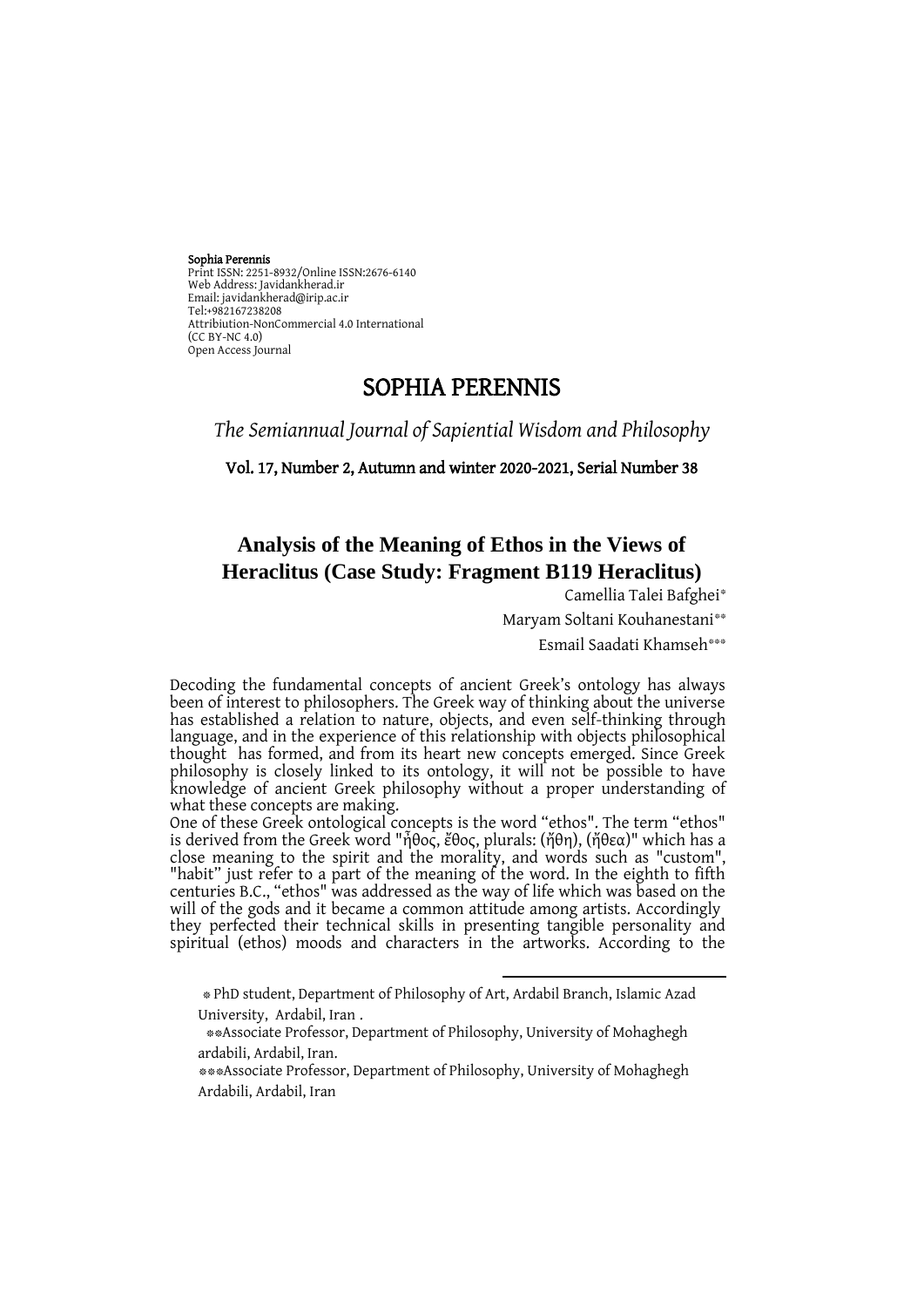analysis of the poems of archaic era, the commentators and scholars believe that "ethos" in Homer's poems first implied concepts such as "the place of habit" and most of all on the animal residence; the residence in which human has tried to train animals and impose his desired order and habits, contrary to their nature. However, contrary to human thought, the animal does not easily violate its nature or at least not be completely subjected to the imposition of order on itself. Later in the poems of poets such as Hesiod, Theognis and Pindar, ethos is interpreted from animal residence to "human residence," "habits," "customs," "deceptive nature" and "temperament". In fact, according to these poets and writers, the way a human being adapts to the environment arising from his ethos depends on the habits and moods he shows from himself. Therefore, in the ancient Greek literature, ethos was construed as a quality of living, like habit which creates predictable behaviors.

In addition to literature, the word "ethos" has been used in the thoughts of Greek philosophers, including Heraclitus. The purpose of this descriptiveanalytical study was to understand Heraclitus concept of ethos and for this purpose, the B119 fragment of Heraclitus along with its two key terms, "ethos" and "daimon", is analyzed. By analyzing this fragment, it became clear that Heraclitus had a deeper impression of daimon than the archaic literature, which is not the same as the Homerian goddess or the external force involved in human destiny. In Heraclitus' view, daimon is the highest level of human existence that man can be achieved it by knowing the principles of his own nature and the cosmos order. In addition to presenting a new impression of the human nature of the literature of the archaic era, Heraclitus offers both a fuller impression of the divine nature and the evolution of human nature over divine nature. Thus it becomes apparent that ethos and daimon have close links, and man, as a whole, enjoys the nature of God, and human is the focus of relevance and bond between Ethos, Daimon, Wisdom and Logos. According to Heraclitus, the difference between divine and human nature is in the absence of wisdom. From his point of view, man can never have the same ethos as divine Ethos, but only he has the ability to gain a degree of divine wisdom; because man has a spark of Deity. It is daimon who has the potential to gain wisdom, and the existence of demonic human is a prerequisite for gaining wisdom. Human nature obtains its reinforcement force only through its daimonian activity, but divine ethos is forever beyond man's reach. According to Heraclitus, the soul can be both dry and fiery but it is wiser when the spirit is at its driest or warmest; because it's more like its divine nature. In other words, when the spirit is dry, it has wisdom, a wisdom that is sovereign over everything and in this case more like logos or eternal fire; for the Fire of Eternity is sovereign over all things, and it descends upon all things, condemning and seizing them. Therefore, a relationship can be established between ethos (human nature) and Daimon (divine nature) with Logos as a more inclusive cosmos- system than human intellect and wisdom. This means that in its highest form as a system, Logos has given a special intellect and wisdom to any being in accordance with his ontological rank. In this way, a degree can be assumed for the animal to be donated in part of the logos (Intellect and wisdom). That's why animals have minimal dignity of ethos and we can regulate its mood and

habits through the manger. For man, as much as his acquired virtue, there are levels of Ethos and Logos from the animal stage to the divine constant.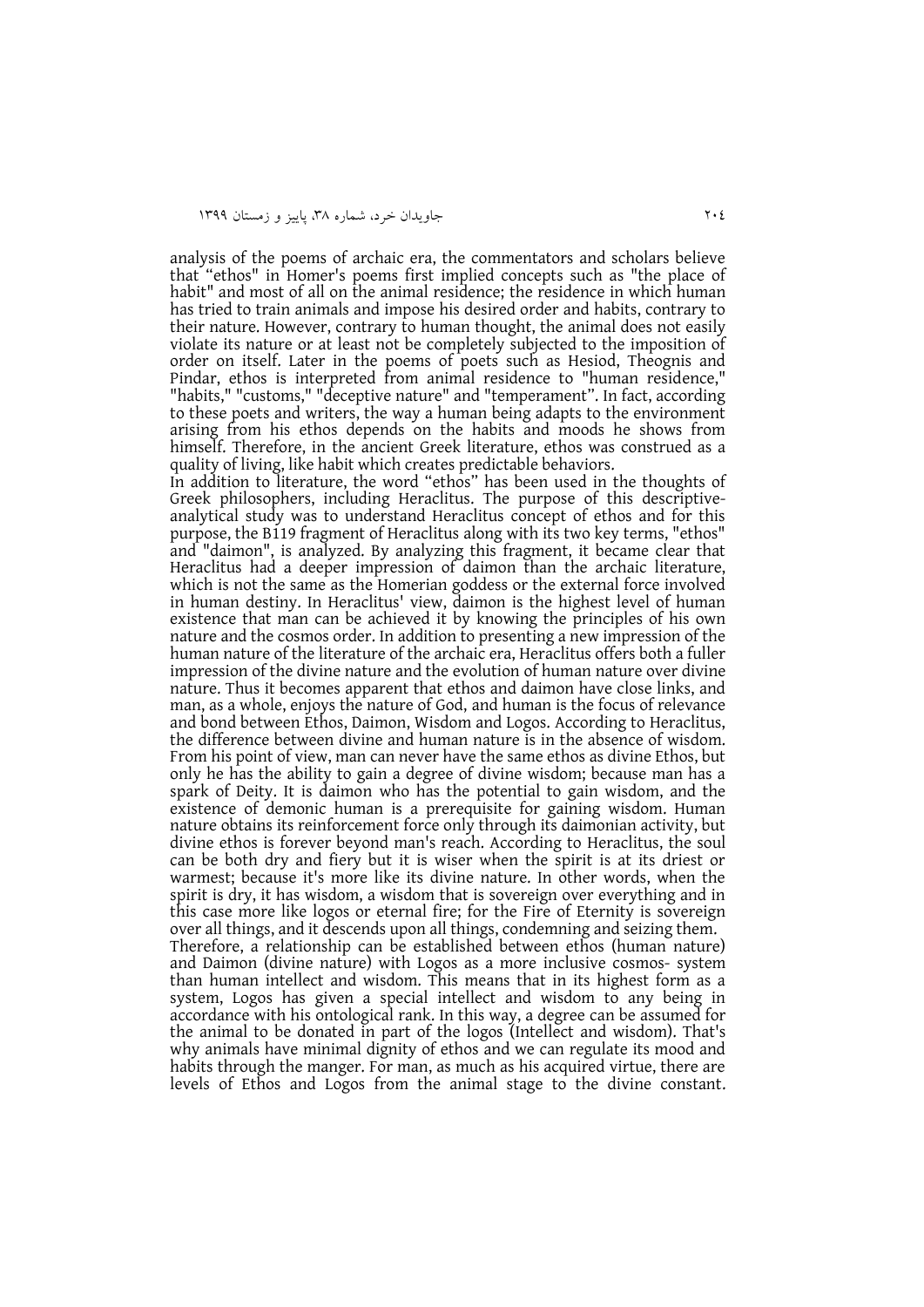تحلیل معنای اتوس در آرای هراکلیتوس )مطالعه موردی: قطعه 991ب هراکلیتوس( 402

Therefore, it can be said that reason and wisdom are as a partial and underlying part of the cosmos-Logos-system, which regulates humans relationships with each other, man with nature and man with gods, and even the gods themselves are forced to follow this system with each other and in relation to human beings. As is evident in the teachings of Christianity, man is in the ranks of humanity, but through the gift given to human nature, he can ascend to the position of Deity. Therefore, in the philosophical system of Heraclitus, his words can be interpreted as such that despite the stark differences in the rank of ethos (human nature) and Daimon (divine nature) in adherence to reason and wisdom, it is possible that man rises to the highest stage in the world, but achieving the perfect divine nature is not possible.

Key words: Ethos, Heraclitus, Daimon, Wisdom, Logos.

#### References

- Aristotle, *Rhetoric*, Translated by E. Saadat, Tehran, Hermes Publications; 2013. [In Persian]
- Cartledge, Paul, Millett, Paul, Todd, Stephen, *Nomos: Essays in Athenian Law, Politics and Society*, Cambridge: Cambridge University Press, 1990.
- Cornford, F. M. *From Religion to Philosophy*, New York: Harper and Brothers, 1957.
- Chamberlain, Charles, Haunts to character, *Helios 11,* No.2, pp. 97-179, 1984.
- Curd, Patricia, a New Empedocles? Implications Of The Strasburg Fragments For Pre-Socratic Philosophy, *Proceedings of the Boston Area Colloquium in Ancient Philosophy*, Volume 17, ed. by John J. Cleary & Gary M. Gurtler, pp. 27-55, 2002.
- Darcus, Shirley, "Daimon" as a Force Shaping "Ethos" in Heraclitus, *Phoenix* 28, No. 4 pp.390-407, 1974.
- Drozdek, Adam, *Greek philosophers as theologians: the divine arche*, England: Ashgate, 2007.
- Finkelberg, Aryeh, *Heraclitus and Thales' Conceptual Scheme: A Historical Study*, Leiden: Brill, 2011.
- Frobish, Todd, an Origin of a Theory: A Comparison of Ethos in the Homeric Iliad with that Found in Aristotle'sRhetoric, *Rhetoric Review* 22 (1), pp. 16–30, 1982.
- Geldard, R. G., *Remembering Heraclitus*, United States of America: Lindisfarne Books, 2000.
- Halloran, Michael, Aristotle's Concept of Ethos, or If Not His Somebody Else's, *Rhetoric Review* 1(1), pp. 58-63, 1982.
- Havelock, E. A., *Preface to Plato*, Massachusetts: Harvard University Press, 1963.
- Heraclitus, *Heraclitus: fragments,* Translated by T.M. Robinson, Canada: University of Toronto press, 1991.
- Heidegger, Martin, *Being and Time*, Translated by S. Jamadi, Tehran, Ghoghnoos Publications; 2010a. [In Persian]
- Hesiod, *Theogony,* Translated by F. Farnoodfar, Tehran, University of Tehran Press, 2009. [In Persian]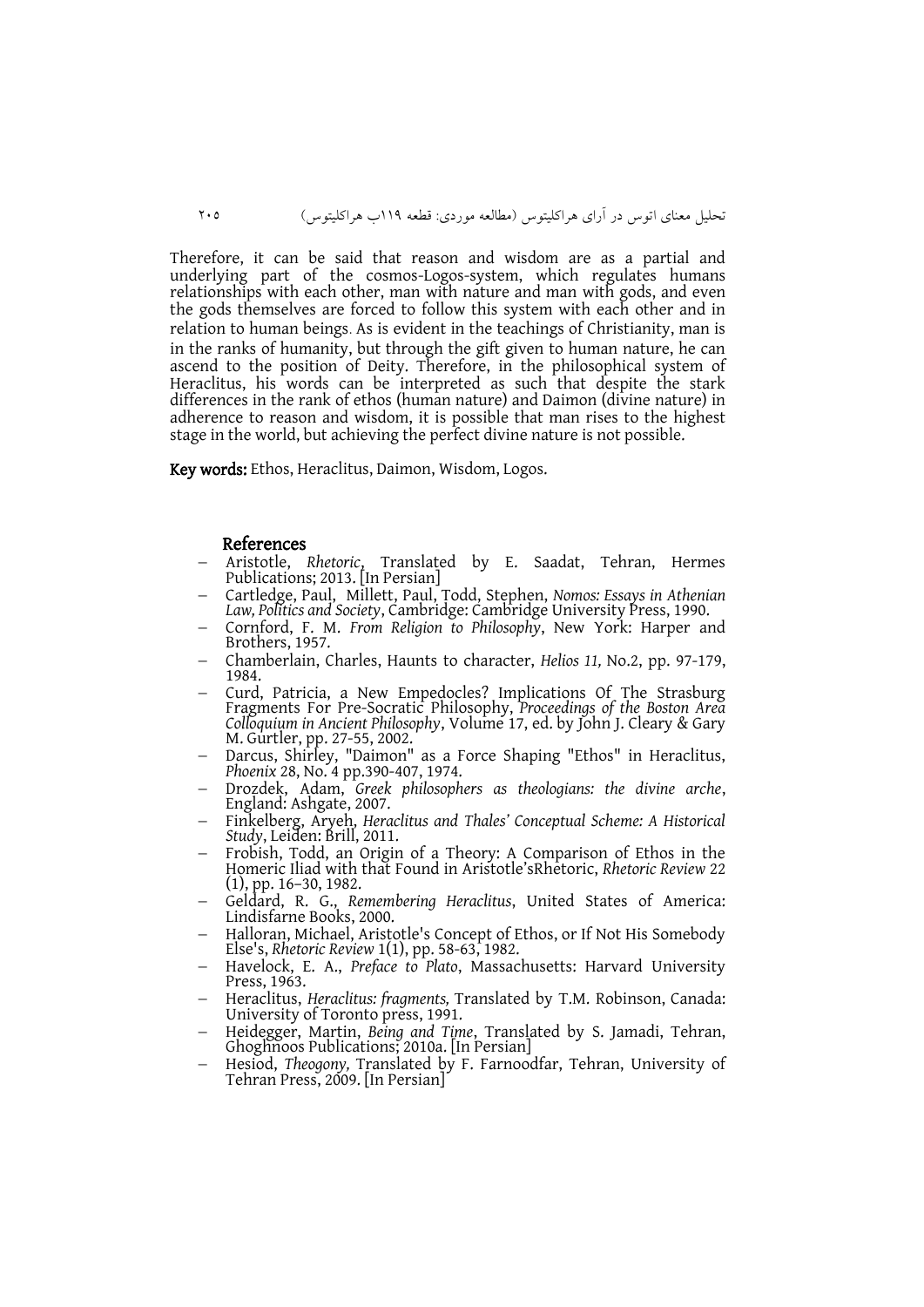- Hesiod, *Works and Days,* Translated by E. Eghlidi, Tehran, Markaz Publications, 2009. [In Persian]
- Homer, *Iliad*, Translated by S. Nafisi, Tehran, Parmis Publications; 2007a. [In Persian]
- Homer, *Odyssey*, Translated by S. Nafisi, Tehran, Parmis Publications; 2007b. [In Persian]
- Jaeger, Werner, *The theology of the early Greek philosophers*, Tehran, Hekmat Publications, 2014. [In Persian]
- Jaeger, Werner, *Paideia: The Ideals of Greek Culture,* Vol 1 & 3, Kharazmi Publications, 2015. [In Persian]
- Kahn, Charles. H., *The art and thought of Heraclitus*, Cambridge university press, 1979.
- Kirk, G.S., Raven, J.E., *The Presocratic Philosophers,* Cambridge university press, 1984.
- Khorasani, Sharafedin, *Early Greek Philosophy*, Tehran, Markaz Publications, 2009. [In Persian]
- Peters, F. E. *Greek Philosophical Terms: A Historical Lexicon*, NY: New York University press, 1967.
- Mallin, S. B. *Art Line Thought,* London: Kluwer Academic Publishers, 1996.
- Maniatis, Yiorgo N., Δαίμων In Heraclitus: God, Destiny, Or Man's Highest Degree, *Review Journal of Political Philosophy* (9), pp. 87-105, 2007.
- Nagy, Gregory, *Greek Mythology and Poetics*, Cornell University Press, 1996.
- Peters, F. E. (1967), *Greek Philosophical Terms: A Historical Lexicon*, NY: New York University press
- Pindar, *the Complete Odes*, Translated by Stephen Instone and Anthony Verity, Oxford University press, 2007.
- Pollitt, J. J., *Art and Experience in Classical Greece*. Cambridge, 1972.
- Pollitt, J. J., *the Ancient View of Greek Art*. New Haven, 1974.
- Rist, John M., *Human value: a study in ancient philosophical ethics*, Leiden: Brill, 1982.
- Robb, Kevin, Psyche" And "Logos" In the Fragments of Heraclitus: The Origins of the Concept of Soul, *the Monist* 69 (3), pp. 315-351, 1986.
- Sandywell, Barry, *The Beginnings of European Theorizing: Reflexivity in the Archaic Age*, Vol 2, USA: Routledge, 2003.
- Schmidt, Stefan W., Physis and Ethos Heidegger's Metontological Ethics, University of Memphis, 2011.
- Thegonis, *Greek Elegiac Poetry: From the Seventh to the Fifth Centuries B.C.* Translated by Douglas Gerber, Loeb Classical Library, 1999.
- Waldstein, Charles, *Greek Sculpture and Modern Art*, London: Generic, 2013.
- Xenophon, *Memorabilia*, Translated by E. C. Marchant, Harvard University Press, 1997.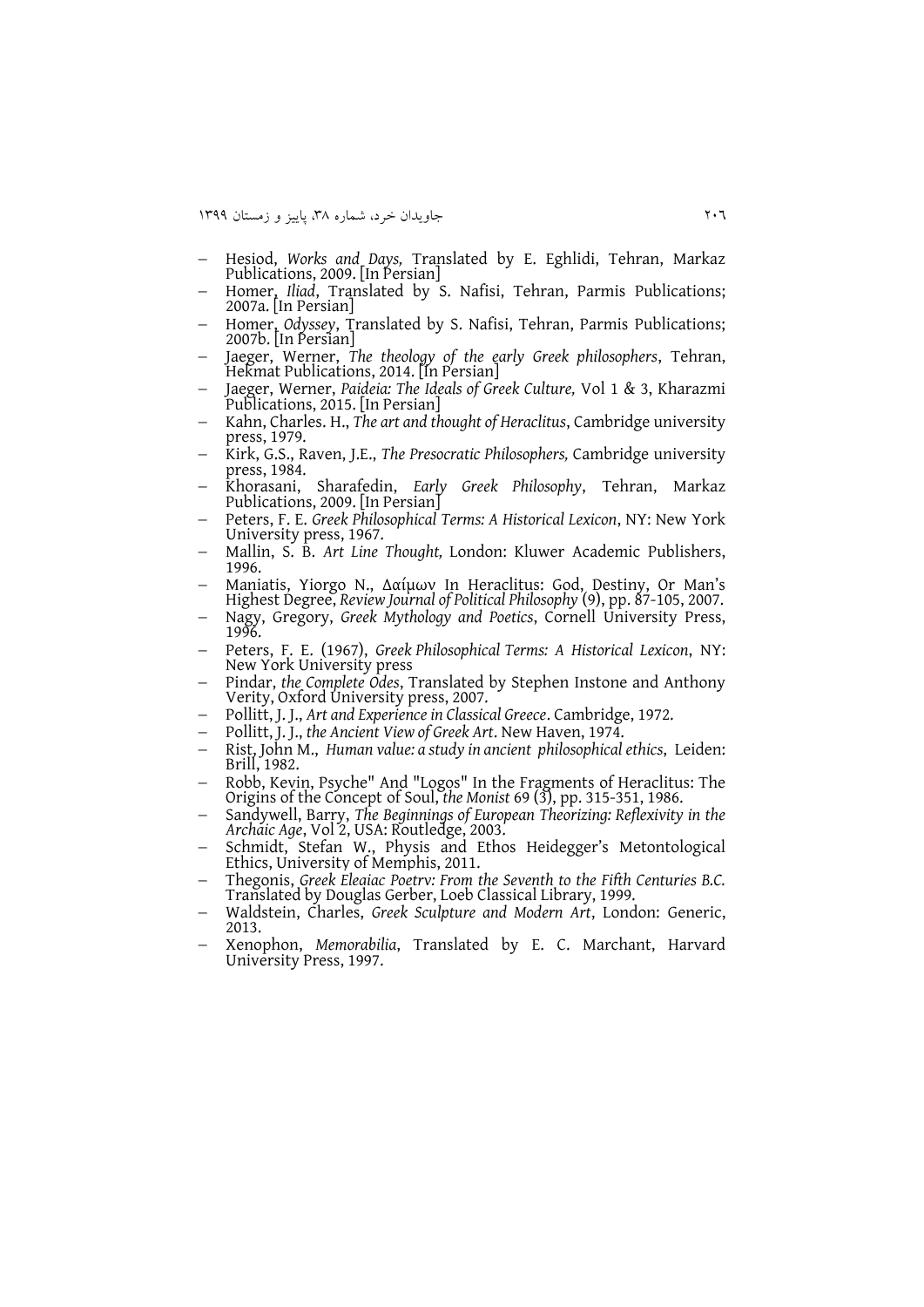**مجله علمی جاویدانخرد، شماره ،83 پاییز و زمستان ،9811 صفحات -308 380**

**تحلیل معنای اتوس در آرای هراکلیتوس )مطالعه موردی: قطعه 991ب هراکلیتوس(**

**کاملیا طالعی بافقی \* مریم سلطانی کوهانستانی\*\* اسماعیل سعادتی خمسه \*\*\***

 **چکیده**

هنرمندان قرنهای هشتم تا پنجم پ.م مهارتهای تکنیکی خود را در ارائهه محسوسِ حاالت و منش شخصیتی و روحی )اتوس( در آثار هنری به کمال رسانده بودند. واژه اتوس عالوه بر ادبیات آخايی در آرای فیلسوفان يونهانی از جمله هراکلیتوس نیز استفاده شده است. برای فهمِ تلقهی هراکلیتهوس از اتوس، الزم است قطعه 991ب هراکلیتوس به همراه دو اصطالح کلیدی آن، يعنی اتوس و دايمهون تحلیهل و تحديهد شهوند . بها تحلیهل قطعهه مهککور مشخص شد، هراکلیتوس، نسبت به ادبیهات آخهايی، تصهور عمیه تهری از »دايمون« فراديد داشته است که با الههی هومری يا نیروی بیرونی دخیهل در سرنوشت انسان يکسان نیست. دايمون در نظر هراکلیتوس عالی ترين مرتبهه هستی است که اگر انسان به اصل ماهیت خود يا کوسهموس و نظهم جههان

\* دانشجوی دوره دکتری، گروه فلسفه هنر، واحد اردبیل، دانشگاه آزاد اسالمی، اردبیل، ايران. taleic@yahoo.com :رايانامه

 $\overline{\phantom{a}}$ 

\*\* )نويسنده مسئول( دانشیار گروه اديان و فلسفه دانشگاه محق اردبیلی، . اردبیل، ايران. رايانامه: m.soltani.philosophy@gmail.com \*\*\* دانشیار، گروه اديان و فلسفه، دانشگاه محقق اردبیلی، . اردبیل، ايران. رايانامه: [e.skhamseh@yahoo.com](mailto:e.skhamseh@yahoo.com) تاريخ دريافت:١٣٩٩/٤/٢٢ تاريخ پذيرش: ١٣٩٩/٧/٦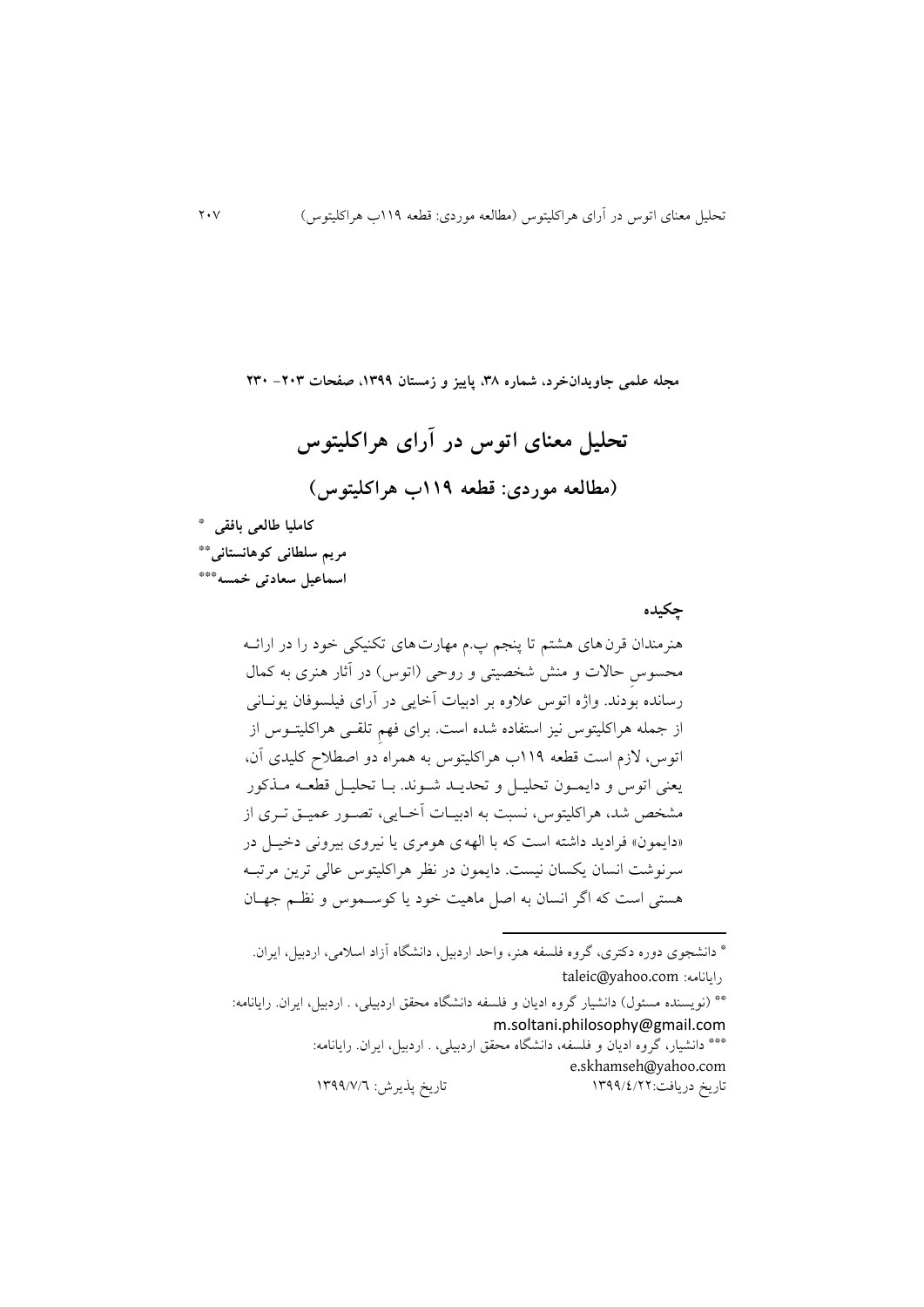هستی دست يابد، میتواند بهدان نائهل شهود . هراکلیتهوس عهالوه بهر ارائهه برداشتی نو از اتوس يا سرشت انسانیِ مورد نظرِ ادبیهات دوره آخهائی، ههم تصوری کامل تر از ذات الهی ارائه می دهد و هـم از مفطـور بـودن سرشـت انسانی بر فطرت الهی خبر میدهد. بدينسان آشکار مهی شهود کهه اتهوس و دايمون پیوند نزديکی دارند و انسان به مثابه يـک کـل بهـره منـد از سرشـت )اتوسِ( الهی است؛ سرشتی که کانون ربط و پیوند میهان اتهوس، دايمهون، حکمت و لوگوس است. علیرغم تفاوت فاحش مرتبه اتوس و دايمهون در تبعیت از عقل و خرد که خود جزئی از نظام لوگهوسِ کوسموسهی اسهت و فضیلت شمرده می شود، اين امکان وجود دارد که انسان به مرحلهه دايمهون در حد دنیوی عروج نمايد؛ اما نیل به سرشهت کامهل الههی در دنیها منتفهی است.

**کلیدواژهها:** اتوس، هراکلیتوس، دايمون، حکمت، لوگوس.

**.1 مقدمه**

»نخستین وضعیت انسان به سبب اين موهبتهای ممتاز، عالی بود: خرد، فهم، تدبیر و داوری نهفقط برای اداره اين زندگی خاکی کفايت میکند، بل انسان بايد از طريق آنها به فراسوی خود حتی تا رسیدن به خدا و بهجت ابدی عروج کند» (هایدگر ۱۳۸۹: 924(. هايدگر، هستی و زمان

بر مبنای برخی منابع يونانی، اتوس، نخست در ادبیات آخايی، در آثار هنرمندان قرن هشتم تا قرن پنجم پ. م بهکار میرفته است، بهگونهای که آنها مههارت ههای تکنیکهی خود را در ارائه محسوس کیفیاتِ شخصیتی و روحی یا همـان اتــوس (ἦθος) در اثــر هنــری بــه کمــال رســانیده بودنــد، بــهعنــوانهثــال گزنفــون در کتــاب *ممورابیلیــا* Memorabilia,III,X,1-5) با اشــاره بــه محــاورهای بــين ســقراط و پارهــازيوسِ ٰ نقاش، به اين موضوع پرداخته است که هنر میتواند خصوصیات نفس را نمايش دههد؛ بدين معنی که با پرداختن به شخصيت و بازنمـايی احساسـات در چهـره، ايــن هــدف حاصل میگردد (Xenophon, 1997: 233). به گفته پولیت'، «پلینی<sup>۳</sup> هم در کتــاب ت*اريخ طبيعي (Natural History XXXV,*98) نقاشی به نام آريستيدس طبســی ٔ را  $^{\backprime}$ . به اعتقاد پولیت و مالین $^{\circ}$  «کلمه اتــوس $^{\backprime}$  (Pollitt,  $1972$ : 44). به اعتقاد پولیت و مالین با کلمه اتو<sup>۷</sup> به معنی (عادت داشتن به<sup>۸</sup>) و کلمه هتوس<sup>۹</sup> به معنی (عرف<sup>۰۰</sup>) دارای ریشــه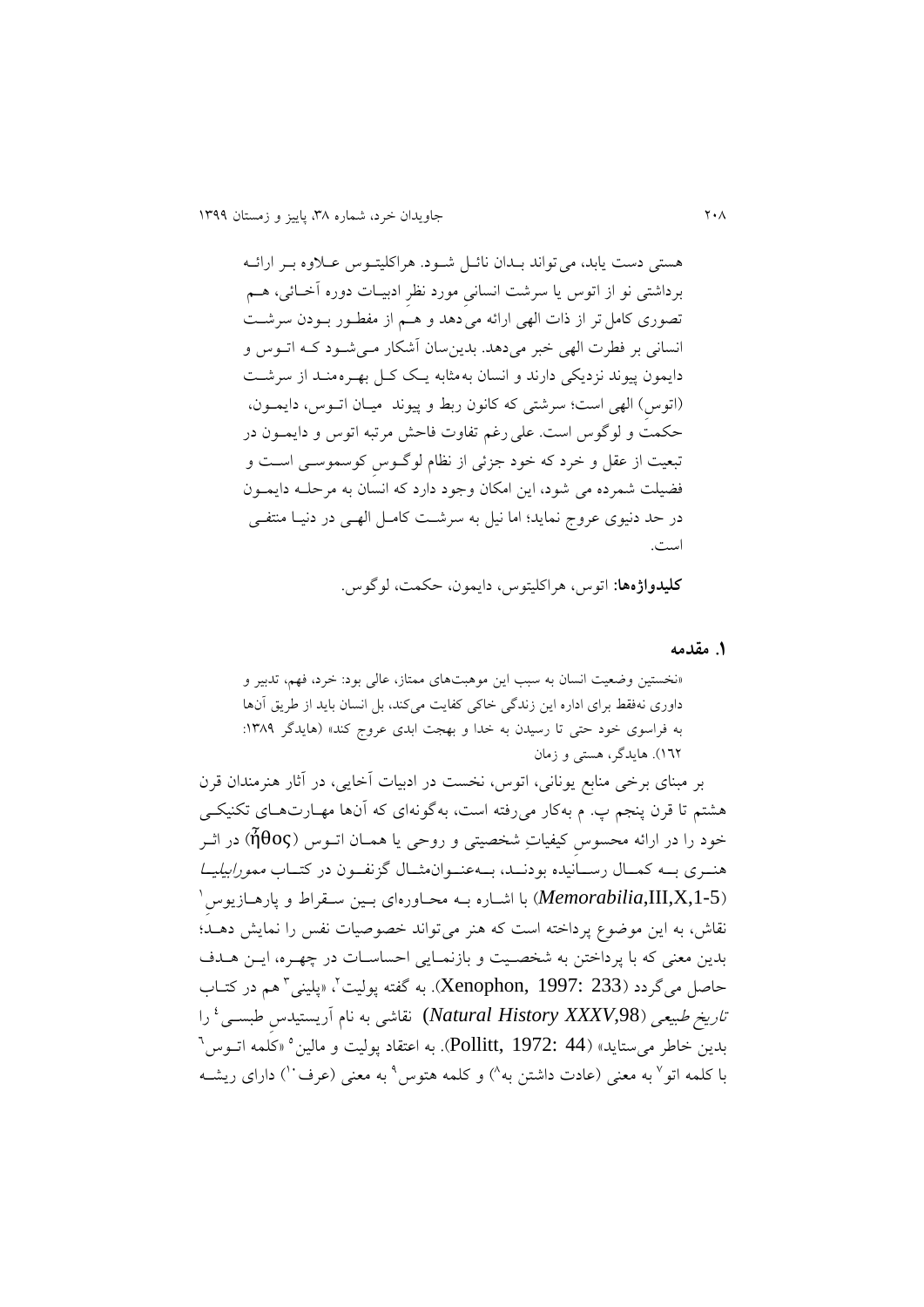واحدی هستند و به نظر می رسد ابتدا بر مفاهیمی همچون «جایگاه عـادت»'' یـا «محـل عادت»<sup>۱۲</sup> دلالت داشته است. اين واژه را هومر در معنای اقامتگاه حیوانات<sup>۱۳</sup> (سـتورگاه) و هزيود در معناي «اقامتگاه انسانها»<sup>، ۱۶</sup> بهکار برده است. احتمالاً، از آنجـايي کـه عــاداتِ رفتاری انسانها ناشی از ماهیت آنهاست، اتوس نیز به همین دلیل، مفههومِ »ماهیهت يها سرشت»°<sup>۱ </sup>و «شخصیتِ»<sup>۱۶</sup> انسانها چـه بـهصـورت فـردی و چـه بـهصـورت جمعـی پیداکرده است« )86 1996: ,Mallin; 196-197 :Ibid )اما اتوس عالوه بر ادبیات يونانی در آرای فالسفه آن زمان و بیش از همه در آثار هراکلیتوس ديهده مهی شهود کهه البته معنای اتوس نزد اين متفکر همواره محل اختلاف محققان و مفسران او بوده اسـت. از آنجايی که اين محل اختلاف، بيش از همه در قطعه ١١٩ب ديده می شـود؛ از ايــن رو پژوهش حاضر به روش توصیفی-تحلیلی و به صورت موردی بررسی اين مسهئله را در قطعه 991ب هراکلیتوس برعهده دارد و درپی پاسخ به اين پرسش است کهه بهر مبنهای آثار خود فیلسوف، چه معنایی از اتوس را می توان مد نظر او دانست؟

قبل از پاسخ به پرسش فوق، نخست ضروری است اتوس در ادبیات آخايی و بهیش از همه در *ايلياد و اوديسه* که بهعنوان «يک دائرهالمعارف شفاهیِ استانداردهای اخلاقی و رفتار اجتماعی که هويت اجتماعی، سياسی و فکری تمدن کلاسيک يونان و هلنيستی را تعیین میکند« )319 1963: ;Havelock)، به نحو بسهیار اجمهالی بررسهی شهود؛ زيرا هومر برای شناخت ارزشهای فرهنگهی و هويهت قهومی و تمهايزات اجتمهاعی و روانی جامعه تالش بسیاری کرده و »ارزشهای موروثی را که بهعنوان پايهههای جامعهه يونانی عمل میکنند برای شنوندگان و مخاطبان شهعری بهازآفرينی مهی کنهد « ) ,Nagy 42-43 :1996). در واقع، دو حماسه مذکور ارزشها و ايدئالهای يک نظام اجتماعی قهرمانی را بهطور استعاری بیان میکنند و يونانیان باستان به معنای واقعی کلمه، زنهدگی اجتمـاعی خـود را بـر مبنـای سـاختارهای نحـو و روايــی ايــن اشــعار جــامع و دائرەالمعارف گونه بنا کردند که به تعبیر ورنر یگر،<sup>۱۷</sup> هومر را به پایــدیایی<sup>۱۸</sup>بــرای مــردم يونان تبديل کرد (ر.ک: يگر، ١٣٩٣: ٣٤).

**.3 اتوس در ادبیات آخایی**  در ادبیات آخايی واژه ἦθος( اتوس( نخست، بیش از همه در ايلیاد و اوديسهه ههومر و آن هم بهصورت اسم و صفت<sup>۹</sup>'، مشاهده می شود، بهطور مثال، در سه قطعه ذيـل، ايــن واژه کاربرد اسمی دارد و به معنای اقامتگاه حیوانات (ستورگاه) است: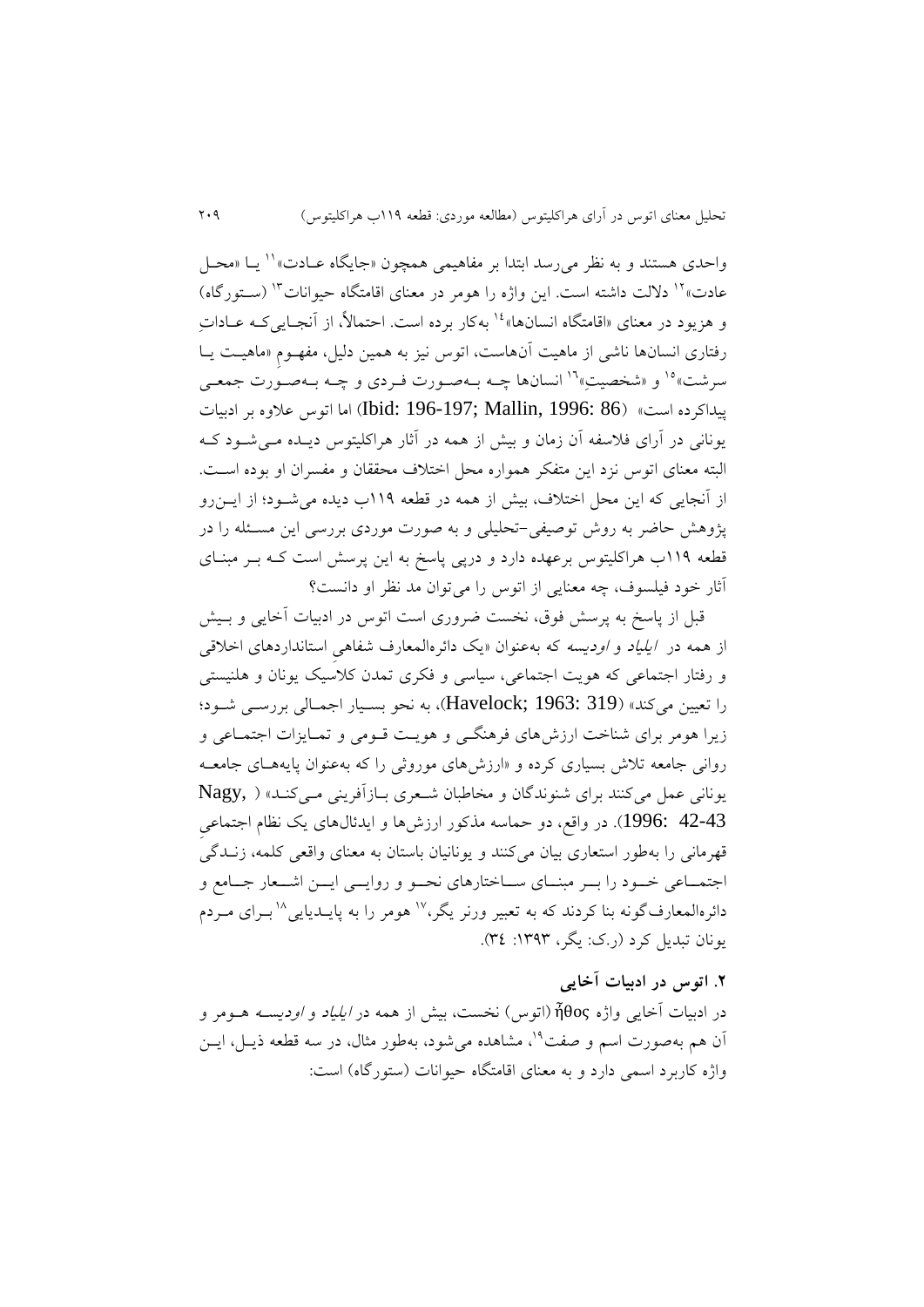ايلیاد، سرودۀ ششم: »)پاريس( مانند تکهاوری بهود کهه زمهان دراز بهر آخهور -ἤθεα (ḗthea )مانده« )هومر، 9812 الف: 422( ايلیاد، سرودۀ پانزدهم: »)هکتور( به همانگونه که تکاوری جهان بهر کهف نههاده کهه از  $(232 \text{ k})$ ديرباز بر آخور (ἤθεα) مانده است» (همان: 212) اوديسه، سرودۀ ههاردهم: »ايشان جانوران را در ستورگاه (ἤθεα )جای دادند« )هومر، 9812 ب: 948(.

اما برای فهم بهتر اتوس، در آثار هومر برای نمونه، نگاهی داريهم بهه سهرودۀ ششهم ايلیاد که در آنجا هومر میگويد:

پاريس پسر پريام که جوشن پوشیده و مانند آفتاب سراپای درخشان بود از باالی بارو فرود آمد و دلش پر از شادی دلیرانه بود، پاهـای چابـک وی او را بـه میـدان جنـگ میبرد. مانند تکاوری بود که زمانی دراز بر آخور مانده و جو دو سرسفید خورده، بند خود را میگسلد، پا بر زمین میکوبد و به بیابان میرود؛ بدان خوی گرفته است که در آب روان رود زيبايی شنا کند، سر میافرازد، سر را بهسوی آسمان بلند میکند، يهالش را روی شانههايش تکان میدهد، از دلربايی و زيبايی خود شادمان است، پاهای نرمرو وی در يک دم او را به بيشههای گرامی و چراگاههای ماديانهايش مهی رساند (هـومر، 9812 الف: 422(.

چامبرلین ٰ ٰ، در تفسیر اتوس ایــن ابیــات، از مثــال اســب و آخــور اســتفاده کــرده و میگويد: »برای اينکه اسهب را وابسهته يها اهلهی کننهد، آن را در يه آخهور محصهور میکردند. هدف از حصر، اين بود که، به باور انسان، با تغییـر الگـوی تغذیـه مـیتوان عادات اسب را بهگونهای تغییر داد که آخور را همچون خانهی خهود بدانهد؛ امها بهرای مأنوس ساختن حیوان و مغلوب ساختن نیروی مقاومتش به نیروی بیشتری نیاز خواههد بود« )98 1984: ,Chamberlain). هامبرلین معتقد اسهت، ههومر بهرای نشهان دادن قدرت مقاومت اسب در خوگیری، تأکید میکند، اگر اسب برای مدت طوالنی در آخورِ خود بماند احساس ناراحتی کرده و سعی در شکستن حصارها و رهايی خواهد داشهت. بنابراين هومر در ابيات فوق به مفهوم تغيير خوى و عادت مى پردازد، مثـل بيـت «بـدان خوی گرفته است که در آبِ روانِ رود زيبـايی شــنا کنــد». (هــومر، ١٣٩٦ الـف: ٢٤٦). هامبرلین در ادامه، تالش انسان برای تغییر عادات اسب را حتی اگر با استفاده از ترفنهد تغکيه صورت گیرد، مادامیکه پای عادات قديمی همچون آزادی و شنا کهردن در بسهتر رودخانه در میان باشد، اگر نگويیم بیفايده، ولی بهغايت دشوار میدانهد. او مهی گويهد، »ترک عادت دشوار است ولی غیرممکن نیست. بهعبارتديگر، ههومر در تمثیهل اسهب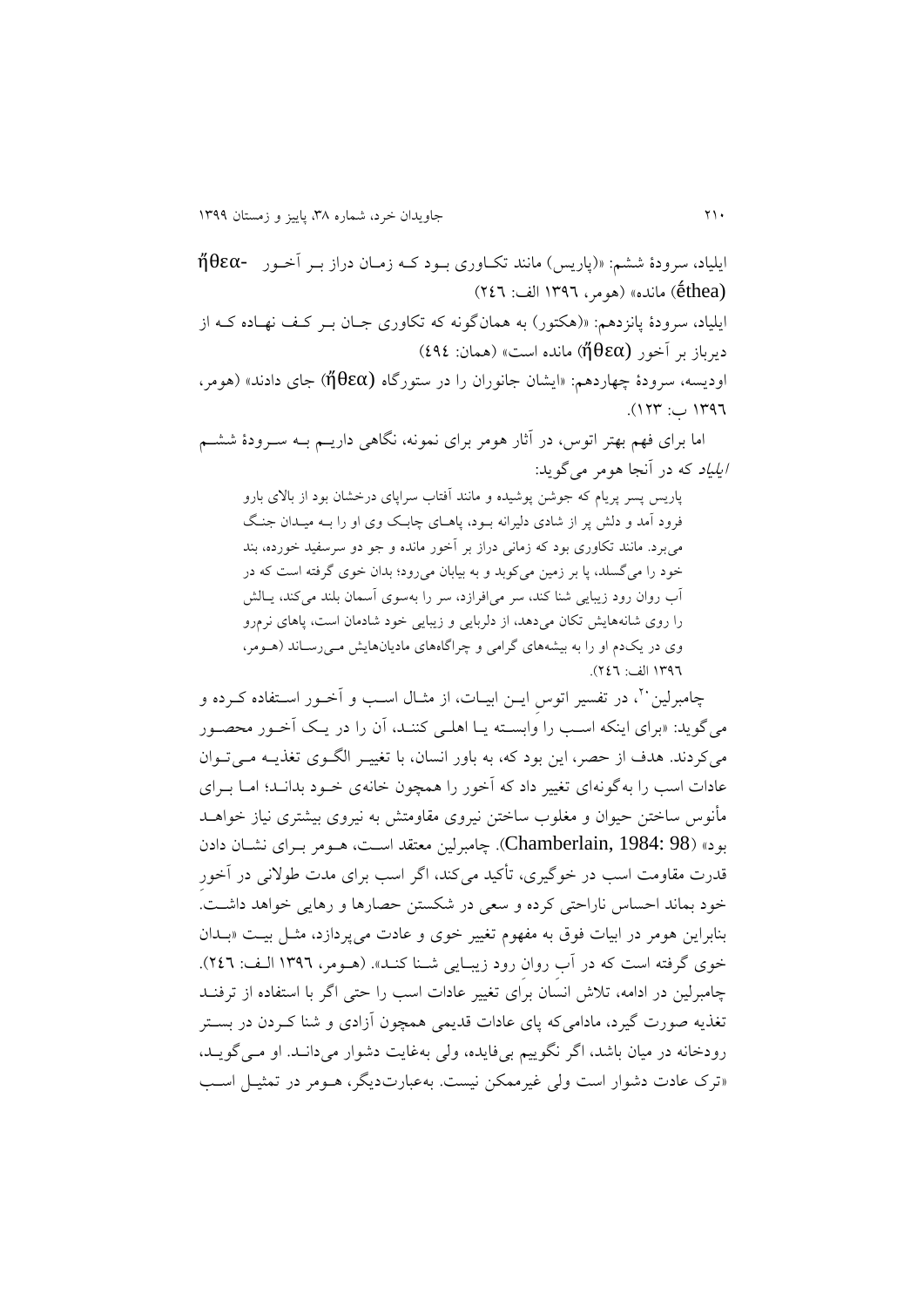جگـونگی تـأثیرات زیسـتگاه را بـر روی يـک موجـود زنـده بـه مـا نشـان مـی دهـد» .(Chamberlain, 1984: 98)

شمیدت<sup>۲۱</sup>، نیز نظری مشابه به چـامبرلین داشـته و معتقــد اسـت، «بــرخلاف رفتــار حیوانات که بدون کنترل لوگوس صورت میگیرد، موجهودات انسهانی ايهن ويژگهی را دارند که بر اساس منطق بهعنوان اصلی معین و قانونی رفتار کنند. هرچند کـه بازگشـت مداوم حیوان به آخور، به باور همبرلین، خود نیز بیانگر نهوعی نظهم اسهت. در اينجها، بهرهگیری از تمثیلِ[ ethea اسب اتفاقی نیست، هومر از اسب بهعنوان سهمبلِ وجهودی عقلانی و در عین حال غیرعقلانی استفاده میکند. بهعبارتدیگـر، در موجـودی اساسـاً غیرعقلانی نیز مقداری نظم و لوگوس وجود دارد اگرچه همیشه نافرمـانی سرشـت، بـا نظمِ حاکم شده از طريق لوگوس منافات دارد» (Schmidt, 2011: 8).

اما هالوران<sup>۲۲</sup>، از اتوس در معنای «محل خوگرفتن» تعبیــری متفــاوت از چــامبرلین و شمیدت داشته و بر اين باور است که منظور از »محهل خهو گهرفتن « در يونهان باسهتان، همان اجتماعات مردم در مکان های عمـومی و انتقـال تجـارب و تفکراتشـان در بـین يکديگر است که اين را میتوان نوعی شکلدهیِ شخصیت تعبیر نمود. درواقع، »داشهتن اتوس به معنای تجلبی فضیلتهايی است کـه بـالاترين «ارزش» را بـرای فرهنگ و خوانندهی آتنی همچون عدالت، شجاعت، منش، عظمت، بزرگواری، آزادی، نرمخهويی، حزم و احتیاط، حکمت داشته اسـت» (Halloran, 1982: 60). هـالوران بـر اسـاس چنین برداشتی از اتوس، این اتوس را «اتوس قـومیتی™» مـیiمامـد و سـعی دارد نظـری کامل تر از چامبرلین و شمیدت درخصوص اتوس ارائه دهــد، از ایــن٫رو او از عــادات و رفتار انسانی فراتر رفته و اتوس را در قالب آداب و رسهومی کهه بهر زنهدگی اجتمهاعی افراد جامعه حاکم است، معرفی مینمايد. البته نبايد از نظر دور داشت که نظريۀ »اتهوسِ قومیتی» که توسط هالوران مطرح می شود نیز همچون نظریۀ چـامبرلین بـه ایــن مسـئله توجه دارد که انسان ها چگونه در زيستگاهشان اقامت می کنند و چگونه آداب و رسـوم، تبديل به ويژگیهای شخصیتی آنها میشود و همانطور که شمیدت نیز به اين مطلهب اذعان دارد «بعدها، سقراط، دموستن و افلاطون سعی نمودند جایگاه اتوس را از محیط خارجی به داخل روح انتقال بدهند» (ibid).

افزون بر نظر محققان، آنچه در اشعار هــومر بــرای خواننــده مشــهود اســت، تــلاش دائمی قهرمان داستان برای درک آداب و رسوم اجتماعی است امـا نومـوس <sup>۲۶</sup> جامعـه،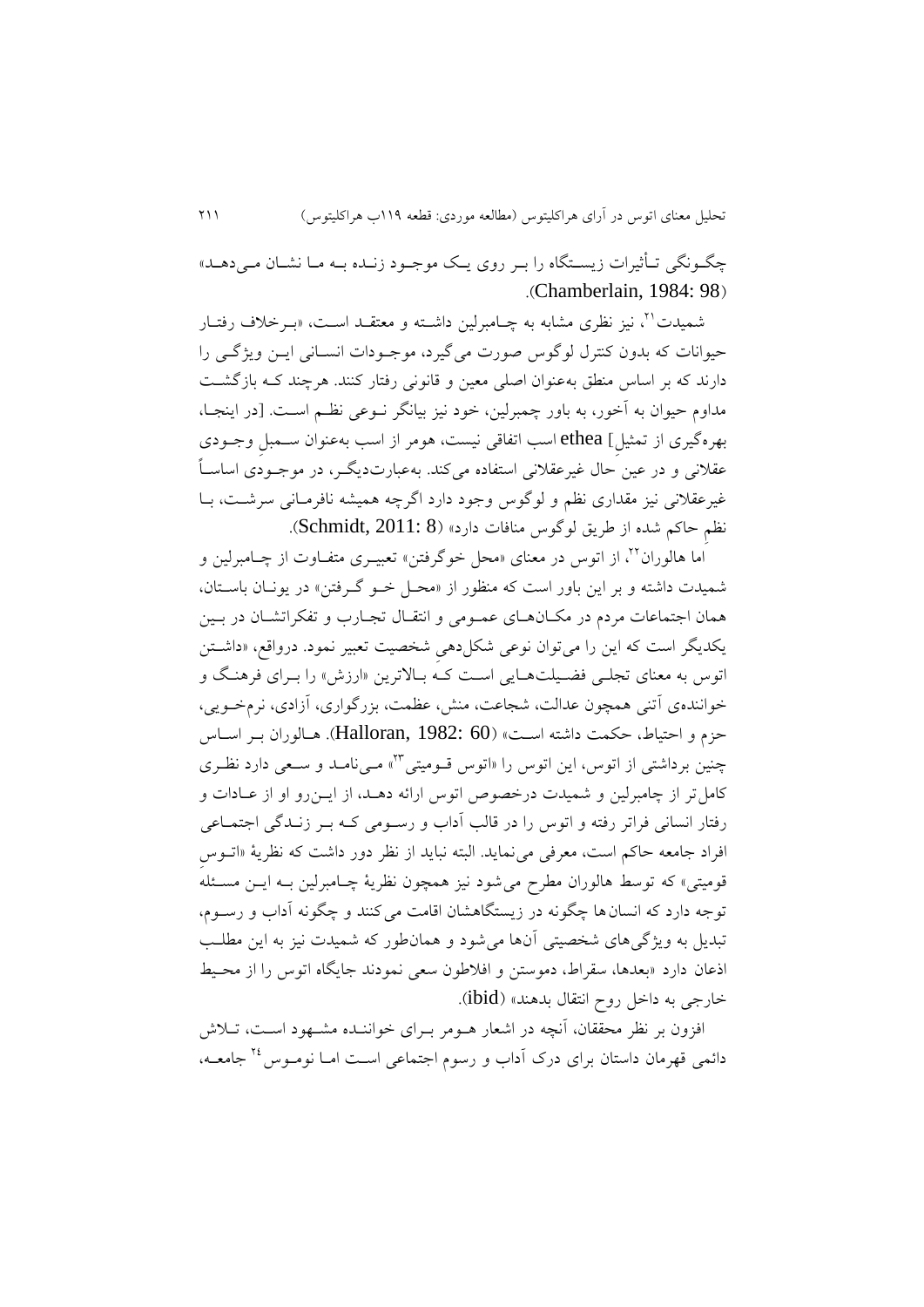بهناهار او را به سمت درک الگوهايی شخصیتی و رفتاری که با زندگی اجتماعی عجین شدهاند، سوق میدهد، ولی اينکه اصطالح نوموس در يونان باستان هه معنايی داشهته و هگونه از قدرت جاذبهای اجتنابناپکير در رفتارِ انسانِ يونهانی برخهوردار بهوده اسهت، مقولهای پیچیده و چند بعدی است. افرادی نظیر کارتلج°<sup>۲</sup>، تاد™ و میلــه™، هرچنــد واژه «قانون» را معادل مناسبی برای نوموس دانستهاند اما معانی دیگری همچون؛ راه و رسمه، عرف، آيين، دستورالعمل يا آنچه در اثر تكرار موجب عادت ( @ Cartledge, Todd 1990:11-12 Millett)، میشود هم برای آن در نظر گرفتهاند که در صورت پکيرش نظر آنها، واژه نوموس و اتوس از قرابت معنايی بسیار نزديکی بها يکهديگر برخهوردار خواهند بود، به اين معنا که اگر آحاد جامعه نسبت بهه عهر و عهادت توجهه بیشهتری نشان دهند اين توجه باعث بقای آن عادات می گردد و بـرعکس، بـیاعتنـایی بـه آنهـا منجر به تغییر و يا حتی جايگزينی آنها میشود. بنهابراين، نظهام اجتمهاعی بهرای بقها و دوام خويش به افرادی نياز دارد که نقشها و الگوهای ساختاری آن جامعــه را عمليــاتی نمايند و به آنها تحقق ببخشند؛ نقشها و الگوهايی کـه در *ايليـاد و اوديسـه* شــاهد آن هستیم. در اين دو منظومه، عوامل انسانی و يزدانی، اعمال و کارها، روشهها و الگوهها، سبک و سیاق خاصی از زندگی را در برابر مخاطبان به تصویر مـی کشــند کــه بــه دلیــل نقش تعلیم و تربیتی شعر در یونان باستان، عامــه مـردم خــود را ملــزم بــه تبعیــت از آن الگوها می دانند.

پس از هومر، اتوس را در اشعار هزيود میيابیم. هزيود در اشعار خود، اتهوس را بهه صورت جمع ἤθεα-)Ethea )و در سه معنهای؛ الهف. »محهل سهکنی گزيهدن انسهان « (هزيود، ١٣٨٨: ٢٩، ٤٣)؛ ب. «عادت مرسوم خدايان و انسان ها» (نک بـه همـان: ٢٨ و 21؛ هزيود :9832 22( و ج. »سرشتی فريبکارانهه « )ἦθος ἐπίκλοπον )کهه از بهدو خلقت از سوی خدايان به انسان اعطاء شده و تغييرناپذير است (نک بـه هزيـود ١٣٨٨: ،40 21(، به کار برده است.

بعد از هزيود، در میان شعرای عهد باستان تئوگنیس، اهل مگهارا، نیهز همچهون هزيهود، اتوس را سرشتی بد و فريبنده میداند که با گکشت زمان برمال گشته و برای انسانههای نادرست، سرخوردگی به بار میآورد. در اشعار او، اتوس با صفتهايی همچهون ناپهاک κίβδηλος( ]بیهت 122()150 1999: ,Thegonis)، متلهون ποικίλος( ]بیهت 498 و 9020()154 116, :ibid)، فريبکههار δόλιος( ]بیههت 9422()163-164 :ibid)، شههرير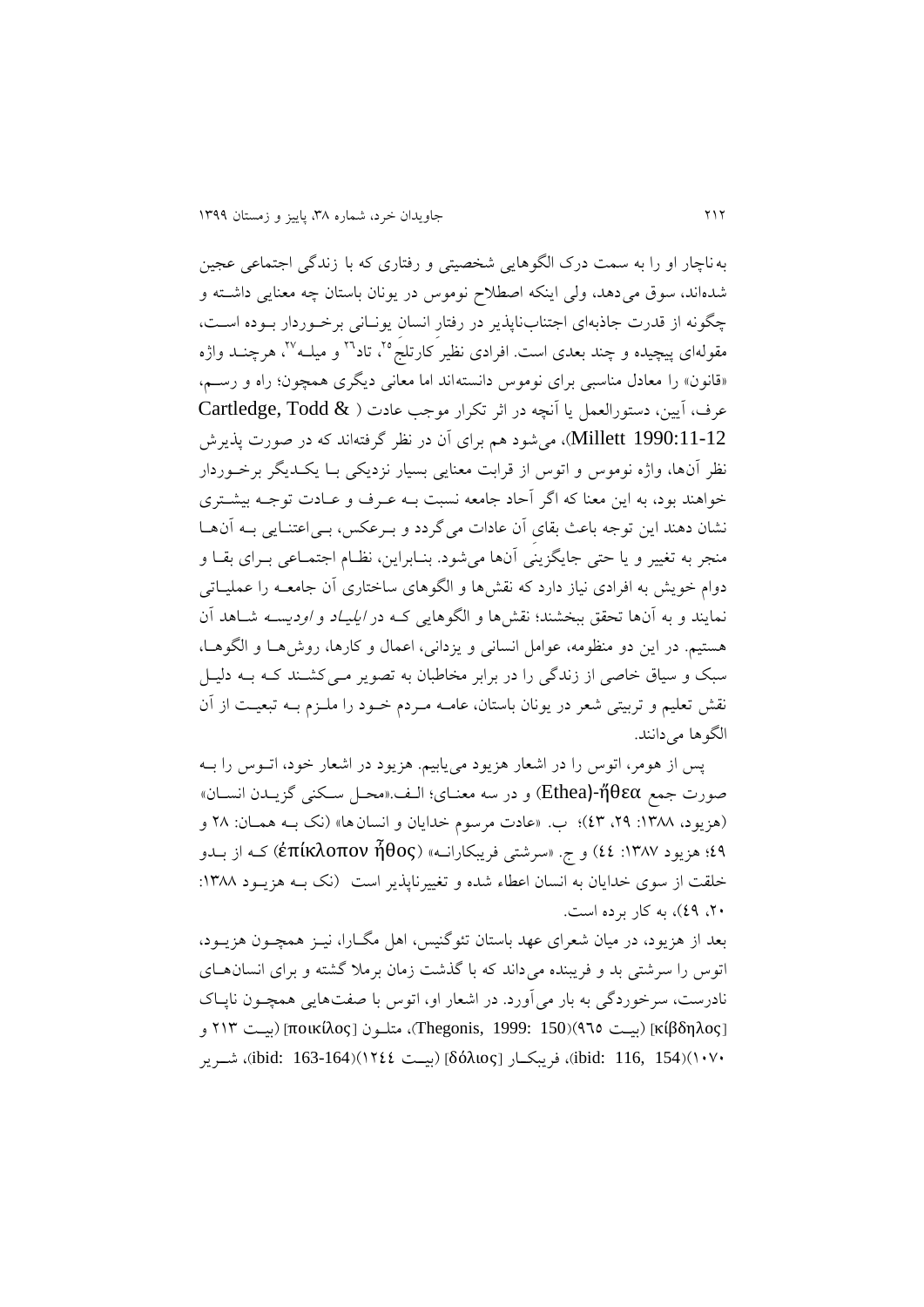σχέτλιος( ]بیت 9804( )166 :ibid)، توصیف میشود. اوصافی که بها معنهایِ سرشت فريبکارِ اشعار هزيود، هم ههم سهويی معنهايی و ههم بهار منفهی دارنهد . پهس از نئوگنیس، اتوس در سرودههای پیندار در معنـای «سرشـتی تغییرناپــذیر» *(المپیــان <sup>۲۸</sup> ۱۱*، ابیات 7۰-14) (34 :Pindar, 2007: 34) که از بدو تولد همراه انسان است (*المپیان ١٣،* بیت ibid: 36)(۱۲)، به کار رفت. پیندار در *نمین<sup>۲۹</sup> ۸،* ابیات ۳۱–۳۵، به درگــاه خــدایان دعــا میکند که از شر اتوسی فريبکار در امان باشد و در عوض در »مسیرهای سادۀ زنهدگی « گام بردارد )110 :ibid).

وجه مشترک آرای مطروحه درباره اتوس آن است کـه اتــوس در ادبیــات آخــایی، نخست بر مفاهیمی همچون «جايگاه عادت» يا «محل عادت» و بيش از همه بر اقامتگاه حیوانات داللت داشته است؛ اقامتگاهی که در داخل آن، آدمی سعی در انقیهاد حیوانهات و تحمیل عاداتی طبق خواست خود و بـرخلاف طبیعـت حیوانــات بــه آن۱مـا را داشــته است، درحالی که برخلاف اين تفکر او، حیوان از طبیعت خـود تخطـی نمـی کنـد و يـا حداقل به طور کامل تحت سیطره تحمیل نظم بر خود قرار نمیگیرد. اما بعدها اتوس از اقامتگاه حیوانات به »اقامتگاه انسانی«، »عادات«، »آداب و رسوم«، »سرشتی فريبکارانه« و «خلق و خو» تغییر معنا یافته و به باور شاعران یونان باستان، شیوۀ تطبیق پذیر شدن یک انسان با محیط که از اتوس او ناشی میشود، وابسته به عادات و خل و خويی است که او از خود نشان میدهد.

# **.8 تحلیل اتوس در تفکر هراکلیتوس**

به هراکلیتوس (هرقلیطوس) فیلسوف نامدار پیشاسقراطی تنها یـک اثـر بــه نــام *دربــاره* طبیعت<sup>.۳</sup> را نسبت می0هند که به شرط اصالت اثر، از بین جملات هراکلیتـوس دربـاره اتوس، بیش از همه با استفاده از قطعه991ب، میتهوان بهه تلقهی و تصهور او در مهورد اتوس دست يافت. اما فهم اين قطعه که عبارت است از:

### (ethos anthropoi daimon) ''ἦθος ἀνθρώπῳ δαίµων''

کار آسانی نیست و شايد بتوان گفت، قطعه فوق از دشوارترين سخنان هراکلیتوسهی برای ترجمه است؛ زيرا اين قطعه، مهبهم، هنهدپهلو و نیازمنهد تفسهیر اسهت. همچنهین ساختار جمله به شیوهای است که بیش از یک معنا بر آن متصور است و این باعث شده است که مفسران در ترجمۀ واژگانی مثل ἦθος( ethos (و δαίμων( daimon )با یکدیگر اتفاق نظر نداشته باشند''؟ بـهطـور مثـال دارکـوس'''، معتقـد اسـت، نـمـی تـوان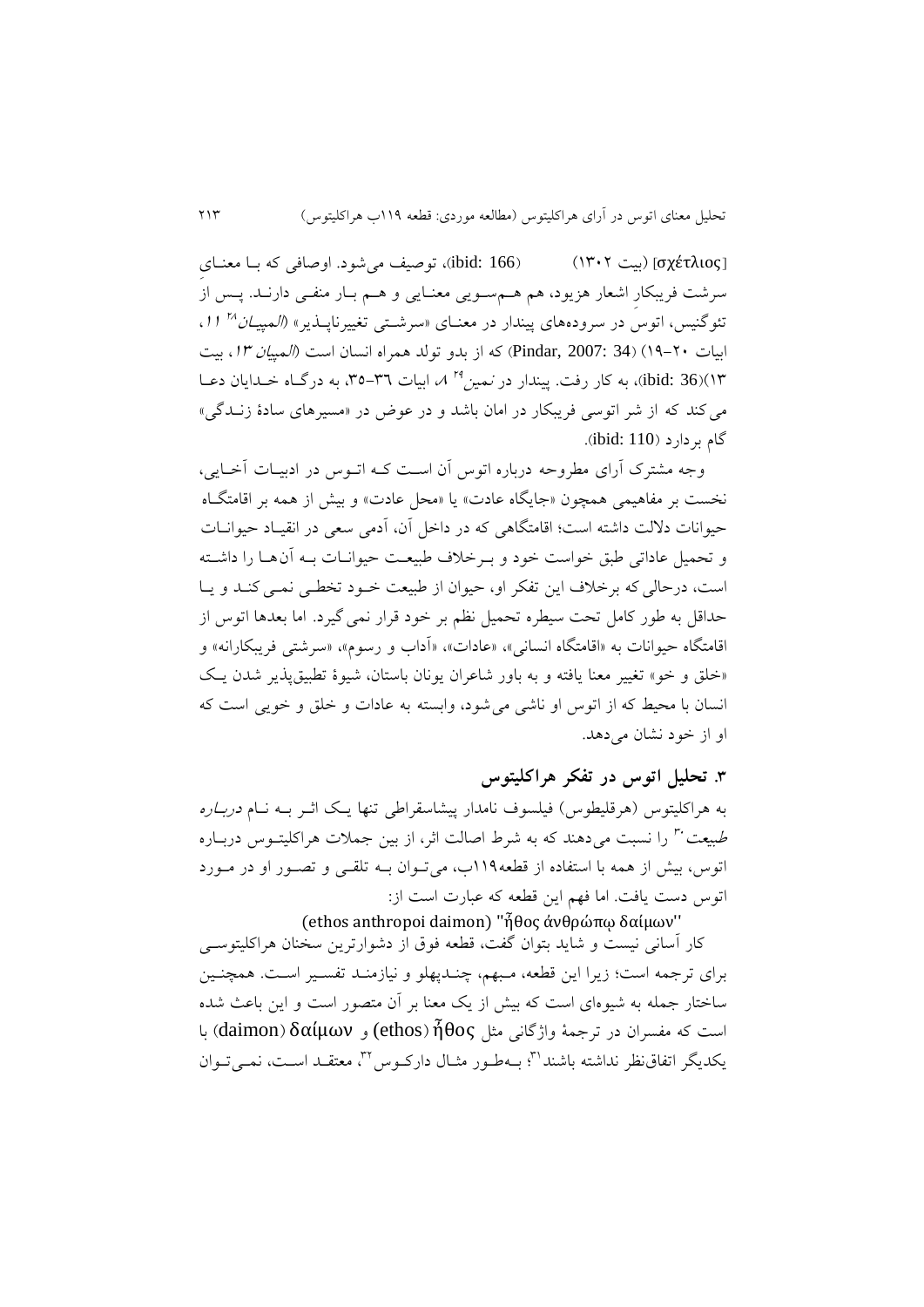پکيرفت که هراکلیتوس در قطعه991ب، معنای واحدی برای اتوس همچون سرشت يها عادت/ آدابورسوم، منش و فطرت و غیره – مانند آنچه در آثار شعرا ديهده مهی شهود - در نظر گرفته باشد )399 1974: ,Darcus See). اغلب مفسرين، قطعه991ب را به ايهن شهکل ترجمهه کهرده انهد: »شخصهیت ἦθος ,ethos ]سرنوشهت ,daimon اسا برخـي همچــون کــرک $^{\mathsf{r}\mathsf{r}}$  و Heraclitus, 1991: 69) اســت) [δαίμων ريون°"به خاطر ابهامات موجود در اين قطعه، دايمون را عامدانه ترجمه نكردهانــد؛ زيــرا أن۱ها معتقدند، بهکارگیری واژگانی بهعنـوان واژه معــادل، مثــل سرنوشــت<sup>۳٦</sup> و تقــدیر مشکالت جدی فلسفی به بار میآورد و از طر ديگر، هنین واژگانی را بايد بهه عنهوان معنههای تعهیمایا یافتههه ایسههای اصهههای در نظهههر گرفههه نیز «برخی از مترجمان نیـز کـه) Kirk & Raven, 1984: 213). به باور گلدارد™نیز «برخی از مترجمان نیـز کـه توجه کمتری به جنبههای فلسفی ترجمه دارند و تنها مايهل هسهتند مهتن يونهانی را بهه بهترين و روانترين شکل ممکن ترجمه کنند، هشهم بهه روی پیچیهدگی ههای فلسهفی میبندند [و ترجمهای تحتاللفظی ارائه میکنند] این قضیه در مورد جونز $^{^{_{\text{\tiny{\textsf{T}}}}}}$  فریمن ُ ٔ و برنت'<sup>،</sup> صادق است» (Geldard, 2000: 65).

بديهی است، برای داشتن ترجمهی دقیقی از يک متن، بايد ايــن نکتــه را نيــز توجــه داشت که هر کلمه بهتنهایی و خارج از متن میتواند معانی متعـددی داشـته باشـد؛ امـا وقتی همان کلمه در جمله و در ارتباط با کلمـات ديگـر قـرار گيـرد، جايگـاه و معنـی مشخصی می یابد. بهعبارتديگر، میتوان مفهوم هر واژه را در ارتباط با ديگر واژگـان و در يک نظام معنايی تعیین نمود؛ ليکن مسئله اينجاست که استخراج روابط معنايی ميـان مفاهیم در جمالت قصار هراکلیتوس، پیچیده است؛ مطلبی که ارسطو نیز در کتاب سومِ خ*طابه*، (۱٤۰۷ ب ۱0) به آن اشارهکرده است: «بهخوبی نمیتوان دریافت که فلان کلمه به آنچه بعداً می آيد مربوط است يا آنچه قبلاً آمده است» (ارسطو، ١٣٩٢: ٣٤١). بر ايــن اساس، برای فهم قطعه 991ب، راهحلی جز تحلیهل دو اصهطالح کلیهدی در آن، يعنهی کلمات »اتوس« و »دايمون« باقی نخواهد ماند که در ادامه به نظر مفسران اين قطعه، بها تأکید بر دو اصطالح مککور پرداخته خواهد شد.

**.9-8 تفسیر قطعه 991 ب با تأکید بر مفهوم "دایمون"**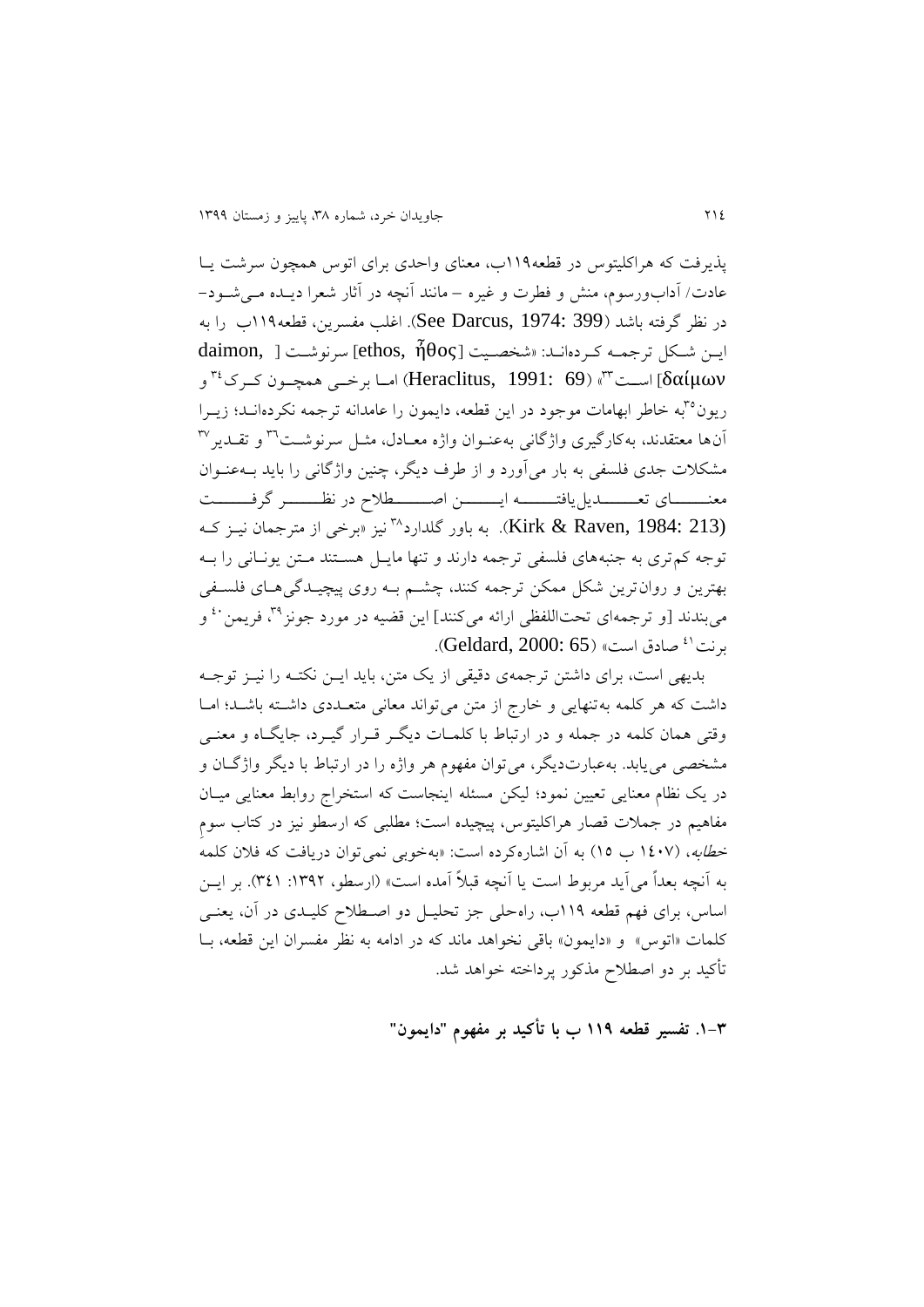بسیاری از مفسران معاصر، همچـون دارکـوس و کـاهن<sup>21</sup> معتقـد هسـتند کـه در قطعـه 991ب، عامل فعال در اين عبارت، دايمون است و مفهوم جمله نیز وابسهته بهه معنهايی است کهه بهه دايمهون اطهالق مهی شهود ) ;399 1974: ,Darcus 260 2001: ,Kahn )و سادهتهرين تعريهف دايمهون ايهن اسهت کهه آن را بهه عنهوان سرنوشت، سعادت يا شقاوت يک فرد بپذيريم، هرچند در اشعار هومر<sup>٤٢</sup> اين واژه اغلب به عنوان معادلی برای واژۀ تئوس <sup>؛</sup> یا الهه یا کسی که «سهم مقرر یا سرنوشت مقــدر را تعیین میکند» به کار میرود که از منظر ریشهشناسی نیز، دو واژه ائودایمون<sup>٤٥</sup> بــه معنــی خوشبختی، نیکبختی یا سـعادت و کـاکودايمون<sup>۶۱</sup>کـه بـه بدشانســی و بــدبختی تعبيـر میشود، از آن مشتق شـدهانـد (Peters, 1967: 33; Kahn, 2001: 261) ايــن در حالی است که برخی مفسران با استناد به قطعه 40ب معتقدند:

γενόμενοι ζώειν ἐθέλουσι μόρους τ᾽ ἔχειν, μᾶλλον δὲ ἀναπαύεσθαι, καὶ παῖδας καταλείπουσι μόρους γενέσθαι. «هنگامی که زاييده می شوند آرزوی زندگی کردن دارند و سرنوشت (مرگ) خود را پکيرفتن يا بیشتر از آن آسودن- و فرزندانی پشت سر مینهند که بار ديگر با سرنوشت (مرگ) روبرو می شوند (قطعه ۲۰ب به نقل از خراسانی، ۱۳۸۷: ۲۳۷).

هراکلیتوس در قطعه 40ب، »ديدگاه نسبتاً ساده و همان باور عامیانه از سرنوشت را ارائه میدهد» (Coburn, 2017: 115). هراکلیتوس در این قطعه و قطعـه ۲۵ب، واژه مُروس (μόρους=[móros](https://lsj.gr/index.php?search=%CE%BC%CF%8C%CF%81%CE%BF%CF%82&title=Special:Search&go=Go&fulltext=1) (را به معنای »سرنوشت« به کار برده اسهت کهه ايهن واژه (μοῖρα) در اشعار هومر نیز به معنای «سرنوشت» و «مرگ» بهکار رفته است؛ بهطـور ( مثال، در ايلیاد، سرودۀ نوزدهم آشیل میگويد:

»میدانم اين سرنوشت من است= ὀλέσθαι] ἐστὶν [μόρος ]که در اين کرانه، دور از پدری گرامی و مادر جاودانهام نابود شوم» (هومر، ۱۳۹۲ الف: ٦٣٥). يا در اوديسه، سرودۀ اول زئوس در رابطه با سرنوشت انسانها هنین میگويد: »آه! هه نکوهشهايی آدمیزادگان به انسان نمیکنند! و اگر سخنانشان را بشنويم دردهای ايشان از ماست؛ اما از بیخردی ايشان است که بیش از آنچه سرنوشت )[μόρον](http://www.perseus.tufts.edu/hopper/morph?l=mo%2Fron&la=greek&can=mo%2Fron0&prior=u(pe/r)[ὑπὲρ](http://www.perseus.tufts.edu/hopper/morph?l=u%28pe%5Cr&la=greek&can=u%28pe%5Cr0&prior=a)tasqali/h|sin) (خواستار آن بود آزار بردند« )هومر، 9812 ب: 98(.

گلدارد، علت ترجمه اصطلاح دايمون به «سرنوشت» را فضـای فرهنگـی اِفِسوسـی دانسته که هراکلیتوس در آن میزيسته است. او معتقد است، قطعاً هراکلیتوس بهه دلیهل برخورداری از هنین فرهنگی، از ديدگاه هلنی نسبت به قدرت خدايان و شباهت آن بها فلسفۀ کارمايی آگاهی داشته است. گلدارد در ادامه به تحلیل اصطالح کارمها پرداختهه و می گوید. در زبان سانسکریت<sup>۶۷</sup> اصطلاح سامسارا <sup>۱۸</sup> یا «چرخهٔ زندگی<sup>۶۹</sup>» تجسم مفهـوم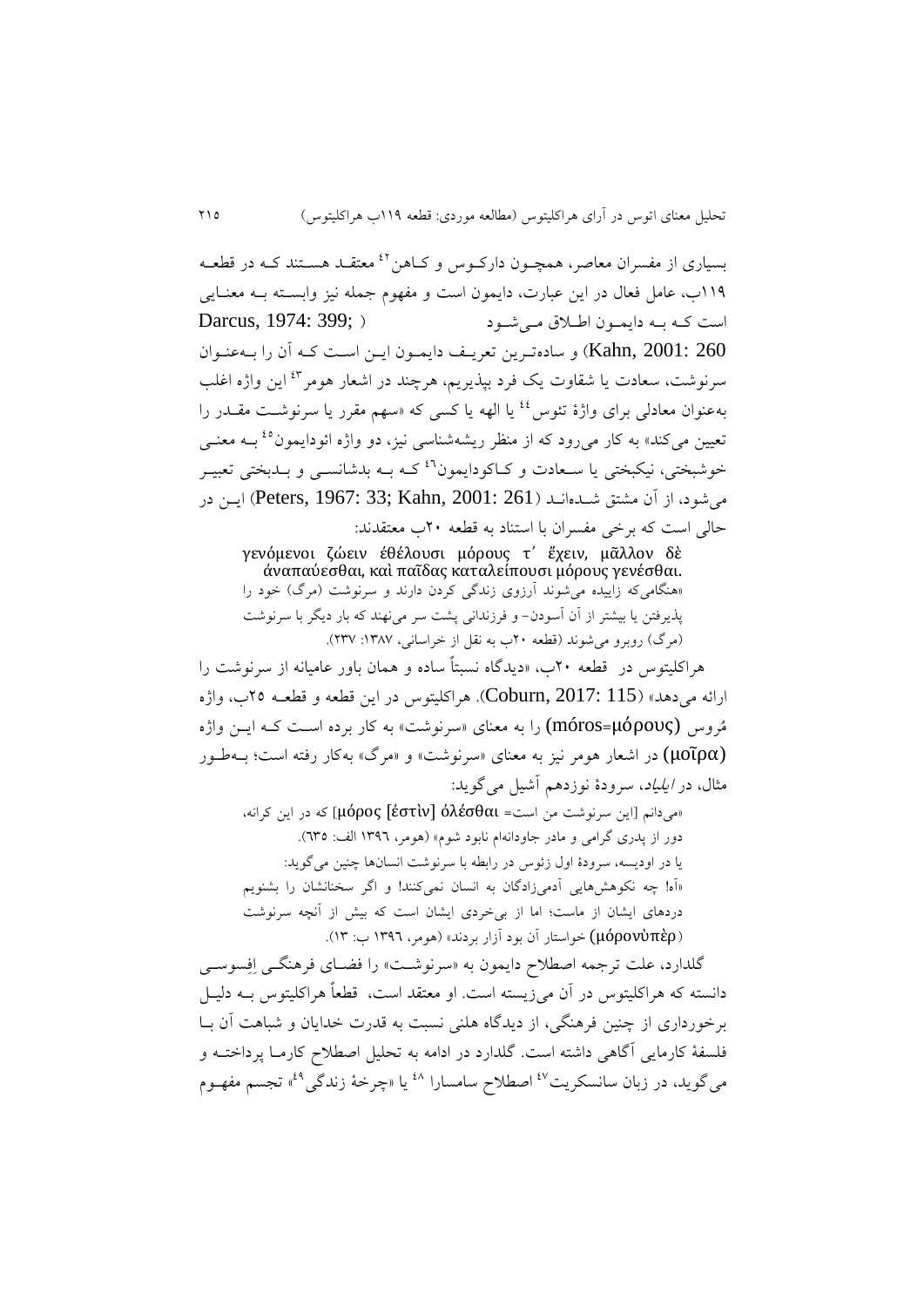شرقی از هرخهی عظیم است که در آن افراد کارمای خود را بهکهار مهی اندازنهد . ريشهۀ کارما در زبان سانسکريت، «کري»<sup>.ه</sup> به معنای «عمـل<sup>۵</sup>» (کُـنش) اسـت. در هندوئيسـم، رهايی آدمی از بار گناهان گذشتهاش برای بازگشت به مطلق، امـری ضـروری اسـت و مفهوم يونانی کارما نیز نشانگر سرنوشت هرخهایِ مشابهی است. اسطورهههای شهگرفی که مبنای افسانه ی هومری و درام تراژیک یونانی هستند، مبتنی بر رفع گناهان و عقوبتی است که خانوادهی فرد، مرتکب شدهاند و بار آن از پهدران بهه پسهران و از مهادران بهه دختران رسیده است. گلدارد بر مبنای چنین تحلیلی در نهایت به این نتیجه می رسد ک در يونان باستان از اصطلاح دايمون برای تصوير اين دِين و عقوبـت اســتفاده مــیشــود. خاندان أرتئوس<sup>01</sup> و طبس<sup>0</sup>° نماد انتقال عقوبت گناهان گذشته به فرزنـدان بــه اصــطلاح معصوم خود هستند (Geldard, 2000: 67).

اگر با دارکوس، کاهن و گلدارد همراهی کنیم و مفهوم »سرنوشت« را برای دايمهون بپذيريم، شايد بتوان ترجمه قطعـه ١١٩ب را بـه ايــن شـكل بيــان كـرد: «اتـوس انســان سرنوشت اوست». اما چگونه اتوس انسان سرنوشت او است؟ و آيـا بـر ايـن اسـاس میتوان گفت که نیرويی الههی در سرنوشهت انسهان دخیهل اسهت و نسهبت انسهان بهه دایمون، همانند عروسک خیمه شببازی است؟ به نظر می رسد، چنین تعابیری با افک ار هراکلیتوس بهعنوان فیلسوفی که نسبت به عقايد و باورهای گکشتگانش بیاعتماد است بهطوریکه آن را «بازيچه کودکان می نامـد» ( ۷۰ب، بـه نقـل از خراسـانی ۱۳۸۷: ۲٤۰)، سازگار نیستند؛ به باور او »ما نبايد فرزندوارانه کردار و گفتار والدينمان را انجهام دههیم : همانطور که به ما رسیده است« )44 1991: ,Heraclitus 70, B). هراکلیتهوس در قطعۀ 20 ب نیز رويکرد گکشتگانش را نقهد کهرده و مهی گويهد : »انديشهه و فههم آنهان هیست؟ به ترانهسازان عامیانه باور دارند و عوام را آموزگار خود مهی شهمارند. « )20ب، به نقل از خراسانی :9832 483(؛ »بسیاردانی، هوشمندی نمیآموزد؛ و گرنه بهه هزيهود، فیثاغورث و کسنوفانس و هکاتايوس آموخته بود« )همان: 483( يها در قطعهۀ 22 ب در مورد هومر میگويد: «آدمیان در شناسايی چیزهـای آشـكار فريـب مــی خورنــد درســت همانند هومر که از همه يونانیان داناتر بود... آنچه را که ديدهايم و گرفتهايهم پشهت سهر میگذاريم و آنچه را که نديدهايم و نگرفتهايــم بــا خــود مــیآوريــم» (همــان: ٢٣٩). در تحلیل نظرات هراکلیتوس باید بدانیم که کسـنوفانس و هکاتـایوس محققـانی در حــوزه پديدههای طبیعی و تاريخی بودند. هزيهود و فیثهاغورث نیهز در رابطهه بها ديهن و روح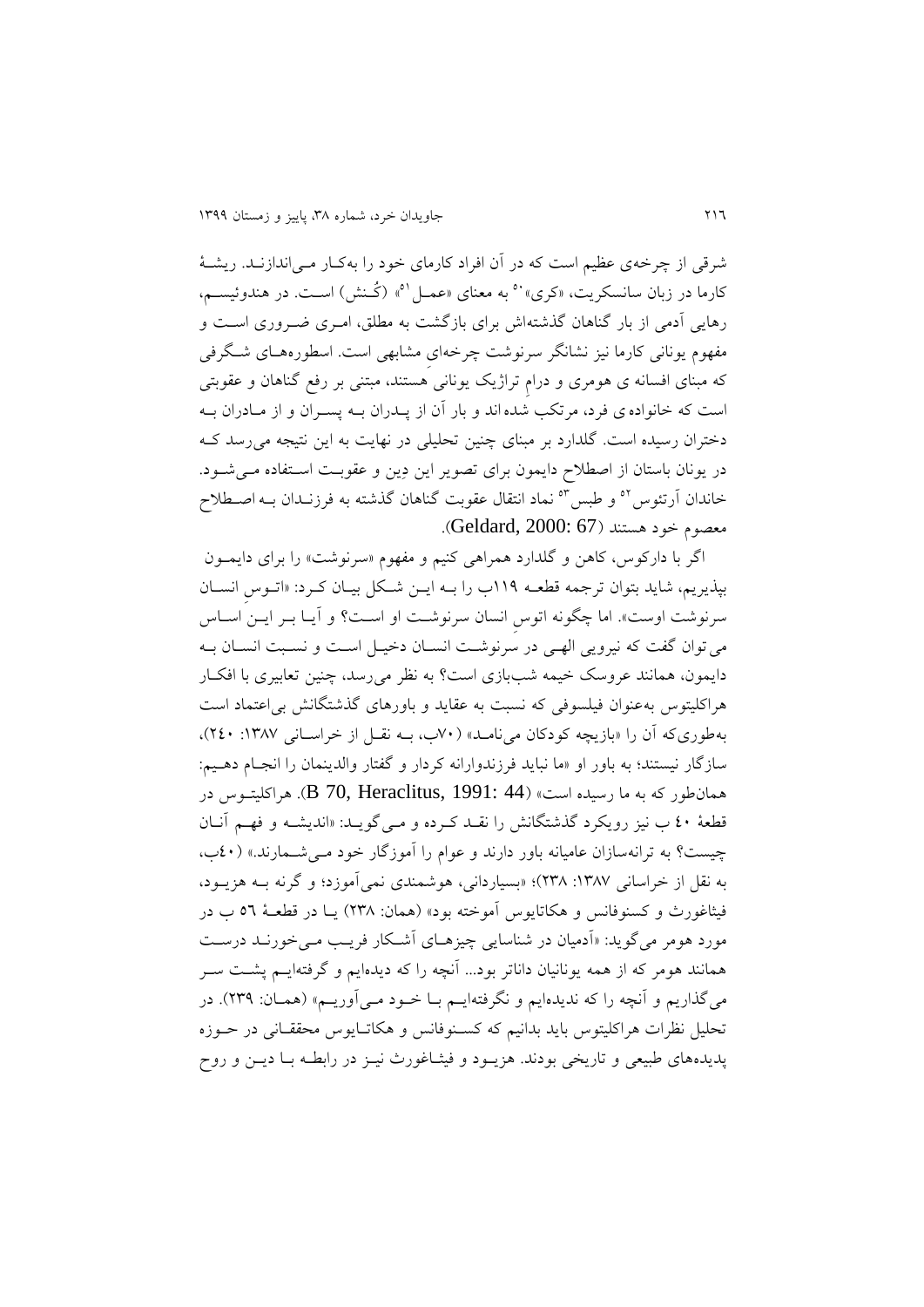ديدگاههايی داشتند که اين بهوضوح هراکلیتوس را میرنجاند. به عنهوان نمونهه، هزيهود داستان مفصلی درباره روز و شب میگويد که هراکلیتوس با اظههارنظر کنايهه آمیهزی در قطعه 22ب او را ريشخند کرده و میگويد: »هزيود آموزگار بیشتر مردمان است و ايشان باور دارند که وی از همه بیشتر میدانست، او همواره در شهناخت روز و شهب نهاتوان بود چرا کـه هـر دوی آنهـا يکـی هسـتند» (B 57, Heraclitus, 1991: 39). يـا کسنوفانس را فیلسوفی با تفکری سنتی میداند که به دلایل اشتباه از پدیدههای طبیعے سوءاستفاده میکند تا فعالیت چیزی را که در مفاهیم دینی بهعنوان یک الهه یا نیمه خـدا در جهان توضيح داده مـي شـود، توجيــه کنـد (Curd, 2002: 36). افـزون بـر ايـن، هراکلیتوس در قطعات ديگری همچون 92ب، 2ب، 942ب و 943ب؛ مخالفت خهويش را نسبت به آيین و تشريفات سنتی ابراز نموده، آنان را رد کرده و میگويد:

«تشريفاتی که آدمیان در آيينهای سری پذيرفتهانـد نامقــدس|نــد» (١٤ب، بــه نقــل از خراسانی ١٣٨٧: ٢٣٧)؛ «ايشان پالودگی را از راه آلودن خود به خون تازه مـی جوينـد. مانند اينکه کسی در گل گام نهد تا پهايش را از گهل بشهويد . امها اگهر انسهانی وی را می ديد که چنان می کند، او را ديوانه می پنداشت. ايشان به اين تنديس ها (مجســمههــا) نماز می گذارند، چنانکه گويی کسی با خانه خود گفتگو کند؛ زيرا خدايان و قهرمانـان را آنگونه که هستند نمیشناسند« )2ب، همان: 482(؛ »اگر خدايان هستند، هرا بهرای ايشان زاری میکنیهد؟ امها ههون بهر ايشهان زاری مهی کنیهد، ديگهر آنهان را خهدايان نمی شماريد!» (١٢٧مه، همان: ٢٤٣)؛ «بر مجسمههای خلدايان کـه نمـی شـنوند، نمـاز می گذارند، چنانکه گويی می شـنوند. آنـان کـه نـه چیـزی مـی بخشـند و نـه چیـزی درخواست می کنند» (۱۲۸ب، همان: ٢٤٤).

بر مبنای فقرات مککور، بديهی است که هراکلیتوس نه تنها مخهالف هرگونهه تقلیهد کورکورانه و پیروی از روش و سـنت گذشـتگان بـوده اسـت، بلکـه معتقـد اسـت کـه گکشتگان از حقیقت بهرهای نداشتهاند؛ حال هگونه ممکن است فهردی کهه خهود را از پیشینیان خود عاقل تر می داند و بر این باور است که آن ها تمامی عمر خود را در جهـل به حقايق و خدايان به سر برده اند و تقليد از چنين افرادي نهايت حماقت آدمـي اسـت، دايمون را در معنای «سرنوشتی مقدر شده برای آدمی» بپذيرد؟ از اين رو، به نظر می رسد در فقره ۱۱۹ب، هراکلیتوس به نسبت هومر، مفهـوم عمیـق تـری از «دایمـون» مـد نظـر داشته است. اما اگر دايمون را بهعنوان الهۀ هومری يا نیرويی بیرونهی کهه در سرنوشهت انسان دخیل است، در نظر نداشته باشیم هه معنای ديگری از آن میتوان استنباو کرد؟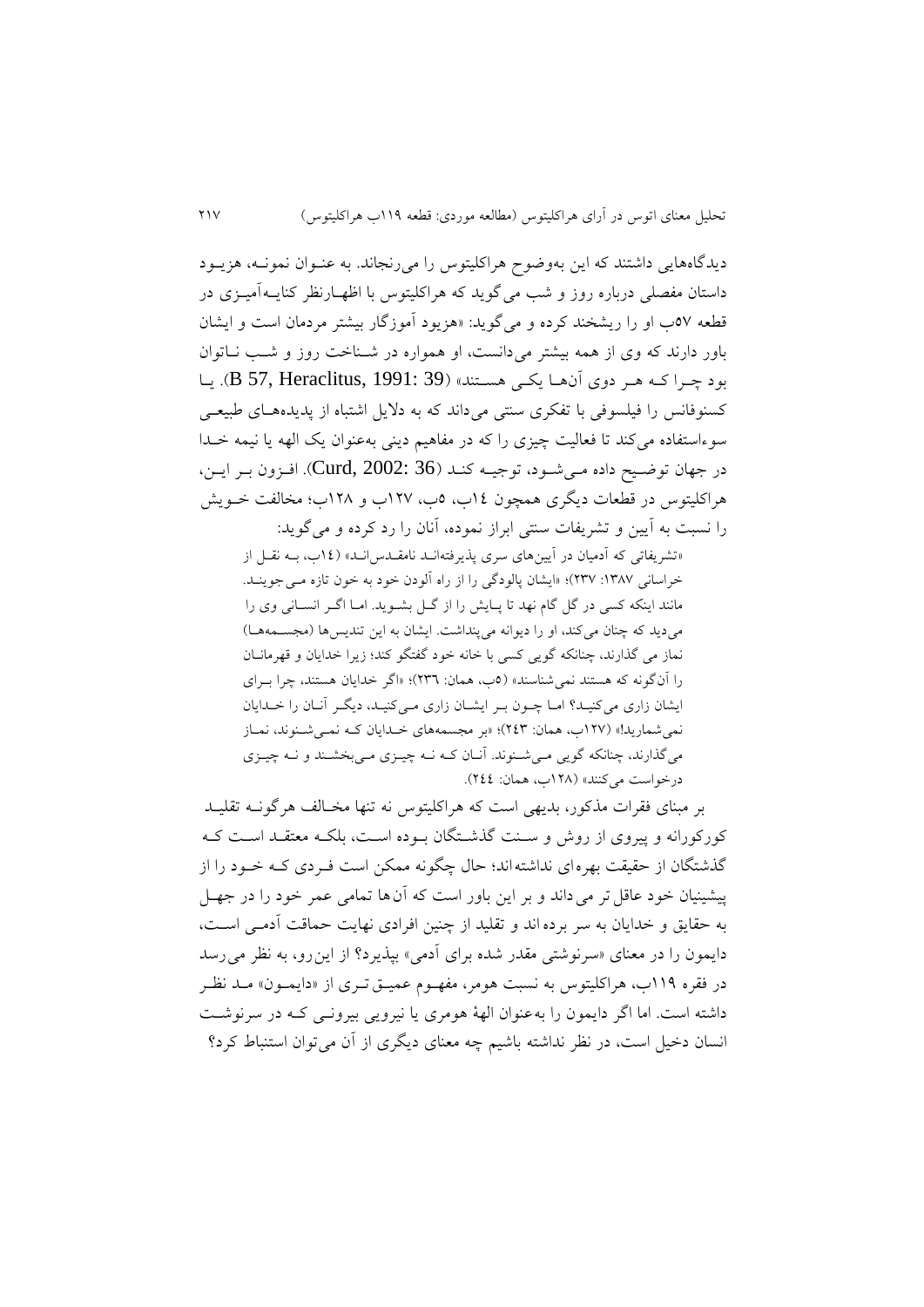**الف. دایمون یا نیروی درونی**

برخی محققان و پژوهشگران با توجه بهه آرای هراکلیتهوس دربهاره آيهین و تشهريفات گذشتگان و رد سنت آنها، بر اين باور هستند که نمي تـوان دايمــون را دقيقــاً در همــان معنای «سرنوشت» و «سرشت» هومری به کار برد. به اعتقاد ریســت<sup>06</sup>. «هراکلیتــوس در 909ب[ در جستجوی خويشتن بود و اين بهدين معنها اسهت کهه او بهه دنبهال وجهود حقیقتی است که فراتر از سرشت انسانی است و آن یک دایمون است. در واقع دایمــون درونی ما مسئله مهمی است« )71 1982: ,Rist). دارکوس، کاهن و کورنفورد، »دايمون« را در قطعه ۱۱۹ ب بهعنوان نیرویی «درونی» که شکلدهندۀ سرشـت انسـان اسـت، در نظر گرفتهاند. به باور دارکوس، »دايمون نیروی فعالی است که درپهههی شهکل دههی بهه زندگی و آشکارسازی ماهیت درونی ههر انسهان اسهت. در قطعهه 991ب، هراکلیتهوس طبیعتِ انسانیِ هدايتگر را درونسازی کرده است. بهطوریکه،[ آدمی، ديگر نیازی بهه ترسیدن از تأثیّر مطلق یک دايمون بیرونی ندارد؛ زيــرا او آن را در درون خــود خواهــد يافت...انسان طبق رفتار و منش عادت يافته خويش عمل میکند (بر مبنای اتوس خود). همچنین اعمال او کارکرد دايمونش را منعکس میکند» (Darcus, 1974: 399). کاهن نیز معتقد است: »در واقع، »اتوس همان[ نیروی درونهی اسهت کهه بهر اعمهال انسهان، سرنوشت خیر يا شر او حاکم است. اين انسان است که تصمیم میگیرد با ههه کیفیتهی زندگی کند يا چه عاداتی را برای خود برگزيند» (Kahn, 1979: 261). کورنفورد نيز در تفسیر خود از قطعه 991ب هنین آورده است: »وقتی هراکلیتوس مهی گويهد شخصهیت انسان دايمون اوست، منظور او اين است که نیرويهی از درون او را وادار مهی سهازد کهه سرنوشتش را بسازد، نه نیرويی از برون« )110 1957: ,Cornford). همانطور که مشهود است، محققان مککور، منظور هراکلیتوس از اتهوس، را نیرويهی درونهی دانسهته انهد کهه سرشت آدمی بر مبنای اوست و با اعمال انسان به منصه ظهور می رسد. حال اگر نظريهه آن ها را در رابطه با نیرو يا دايمون درونی بپهکيريم، در رابطهه بها ايهن دايمهون درونهی میتوان هه توضیحی داد و هگونه آن را توجیه کرد؟

برخی افراد نظیر گلدارد، معتقد هستند، «دایمون در معنـای ارفئــهای (فیثــاغورثی) را میتوان با آن ساختار از روح يا نفس که هراکلیتهوس بها واژۀ اتهوس برمهی سهازد يکهی دانست» (Geldard, 2000: 67) که اين دايمون بعد از هراکليتوس بهصورت نظريـهٔ ارفئهای روح يا نفس، نزد امپدکلس نيز مطـرح مـيشـود ( ;33 :1967 See Peters , 1967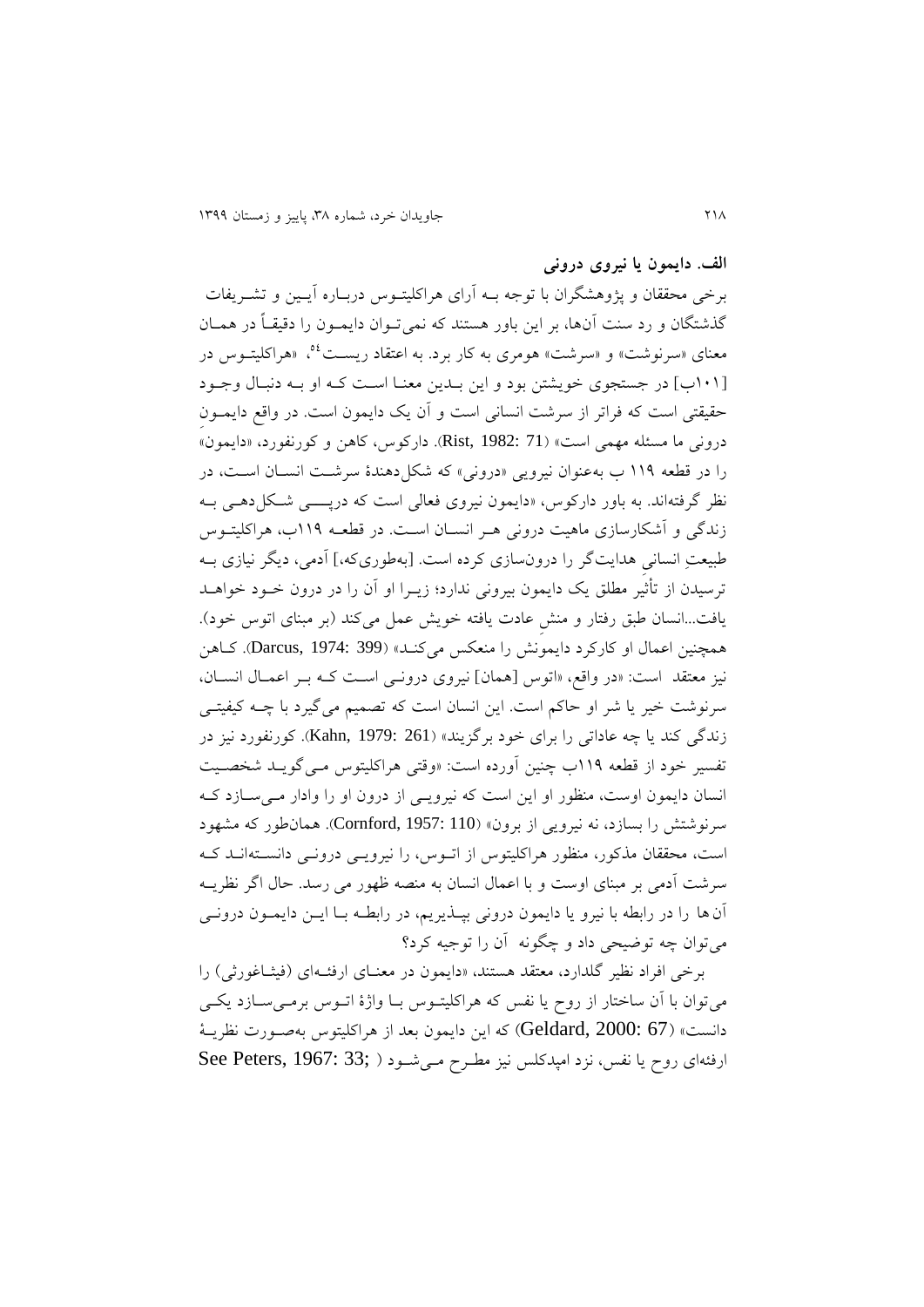را تغییهر داد. در <sup>22</sup> 71 1982: ,Rist )هراکلیتوس باورهای رايج در رابطه با کلمه روح زمان هومر، روح يا نفس، »سايه يا شبحی فاقد جوهر بهود کهه پهس از مهرگ، در میهان مردگان ناتوان و نامرئی عالمِ هادس سرگردان مهی شهد... قبهل از مهرگ، روح در مکهانِ مبهمی از بدن و دندهها قرار داشت و نَفَس کشیدن ههم نشهانه ای از آن بهود... بنهابراين هیچ انسانی بدون روح نمیتوانست زنده باشد... پس از مهرگ، روح از راه دههان يها از درون زخم يـا نقطـهاى نـامعلوم، بـدن را تـرک مـىکرد» (Robb, 1986: 317) امـا بهکارگیری کلمۀ روح نزد هراکلیتوس تغییر کرد و او جايگاه جديدی بهه روح بخشهید. هراکلیتوس معتقد بود که »اين نصیب همۀ آدمیان شهده اسهت کهه خهود را بشناسهند و درست بینديشند« )992ب، به نقل از خراسهانی :9832 428( امها انسهان هها نمهی تواننهد مرزهای روح را بیابند حتی اگر تمامی راه شناخت را هـم بپیماینــد چراکــه «روح دارای معنای ژرفی است» (٤٥ب، همان: ٢٣٨) اما «روح دارای لوگوسهی (معنـایی) اسـت کـه خود را افزايش مهی دهـد» (١١٥ب، همـان: ٢٤٣). راب نيـز بـا ارتبـاط دادن بـين روح، لوگوس و اتوس، معتقد است، در قطعه 992ب، »تأکید هراکلیتهوس بهر ايهن اسهت کهه لوگوسِ روح افزايش پیدا میکند کهه ايهن فرآينهدی درونهی اسهت و از بهرون آشهکار نمیشود؛ دستيابی به هنین ادراکی از خودآگاهی ناشی میشود و ايهن خودآگهاهی در روح، بدون کمک گرفتن از الهگان يا همان استانداردهای مفهـومسـازی نظـام هـومری تعین پیدا میکند. خود افزايش دهندگی لوگوس، عـلاوه بـر ايــنکـه بــه خودآگــاهی از کوسموس درونی می|نجامد کـه شــامل اعمــال و گفتــار انســانی مــیشــود، بــه کشــف کوسموس بیرونی نیز میانجامد« )339 1986: Robb).

بر مبنای مطالب مطروحه و با تحلیل آرای پژوهشگران، می توان گفت، هراکلیتهوس، نسبت به ادبیات آخايي، تصور عميق تري از «دايمون» فراديد داشته است كـه بـا الهـه ي هومری يا نیروی بیرونی دخیل در سرنوشت انسهان يکسهان نیسهت . تها اينجها دايمهون (روح) در نظر هراکلیتوس تجلی لوگوس است. ازاين رو بـه زعـم هراکلیتـوس، اتـوس آدمی بر امری درونی استوار است و همواره در نظم حاکم بر نفس تعیّن مهی يابهد و بهه نظر میرسد، در اينجا هراکليتوس سعی دارد به درک جديدی از طبیعتی<sup>۵۲</sup>کـه «دوسـت دارد خود را پنهان کند« )948ب، بهه نقهل از خراسهانی :9832 428( و طبیعهت انسهانی )اتوس( برسد و میان روح و کوسموس ارتباو برقرار کند. هراکلیتوس در قطعهه 80ب، در رابطه با کوسموس <sup>٥٧</sup> میگويد: «ايــن نظــام جهــانی را کــه بــرای همــه همــان اســت،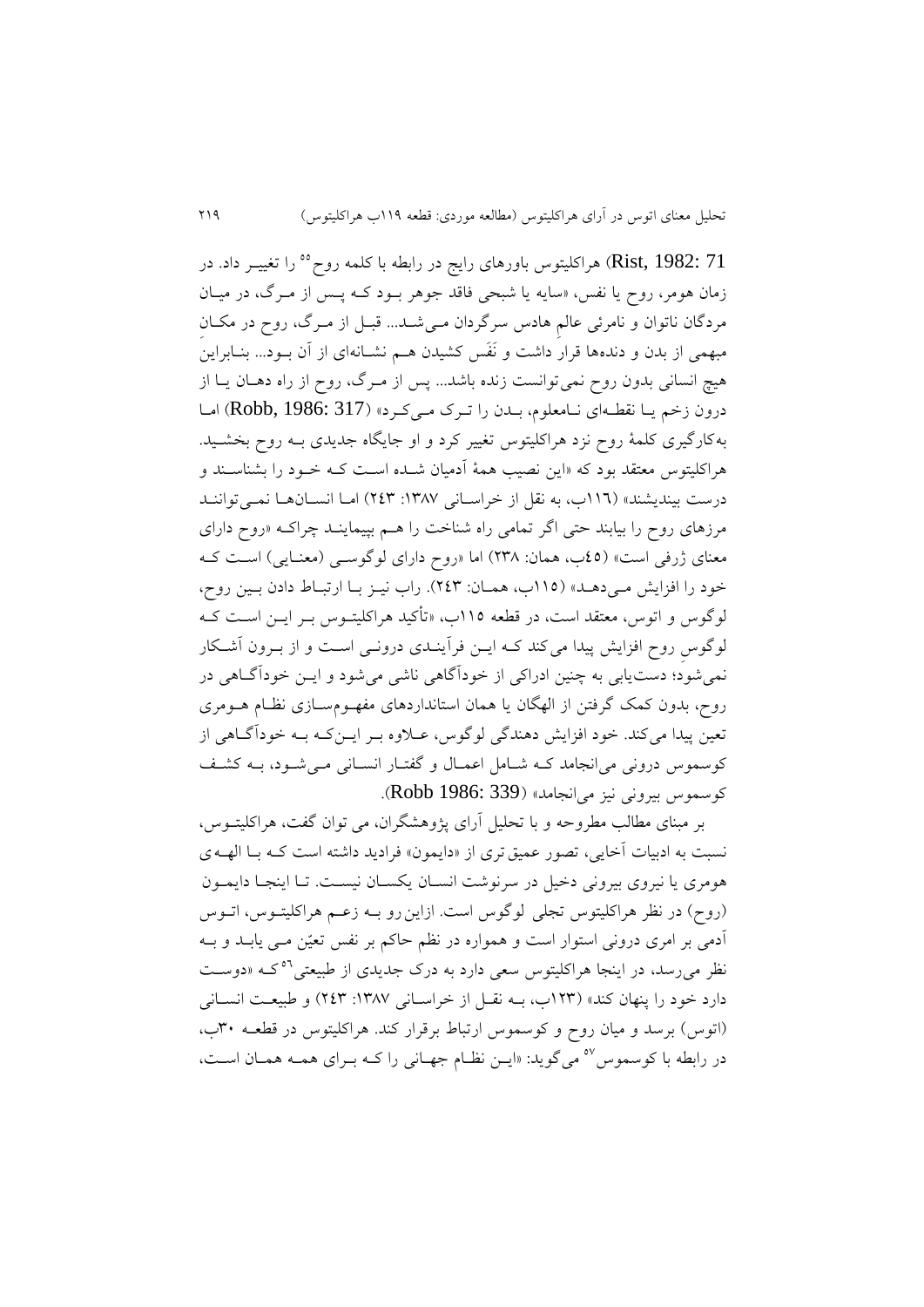هیچي از خدايان و هیچي از آدمیان نیافريده اسهت، بلکهه همیشهه بهوده و هسهت و خواهد بود، آتشی همیشه زنده، فروزان بهاندازههایی و خاموش به اندازههـایی» (همـان: ۲۳۸). هرچند در هیچ يک از جملات هراکلیتوس، روح و کوسموس در کنـار يکــديگر بهکاربرده نشدهاند؛ اما جمالت او در رابطه با روح و کوسموس، هر دو بها لوگهوس در ارتباط هستند. در واقع، لوگوس با تجلی در روح به ادراک کوسموس کمک میکند اما اغلب انسانها، بهجز آنان که «با فهم سخن مـیگوینـد» (١١٤ب، همـان: ٢٤٣)، از درک لوگوس ناآگاه هستند<sup>۹</sup>. در اينجـا هراکليتــوس يـک بُعــد عقلانـــی بــرای روح در نظــر میگیرد. در واقــع، «عقلانیــت<sup>هه</sup> روح، بازتــاب خاصــی از عقلانیــت کوســموس اســت؛ عقلانيتِ اصلِ سازنده آن، يعني آتش ابدی``؛ عقلانيت، وجه بصيرانۀ آتش است، يعنـي لوگوس. اين لوگوس را میتوان در روح يافت و به همهین دلیهل، روح ذاتهاً بخشهی از کوسموس میگردد، نهتنها ازلحاظ فیزيکی، بلکه نخست به دلیل وجه عقالنی آن. روح عقلانیت دارد؛ چون یک میکروکوسموس <sup>٦</sup>١ است و چون تجسمی از لوگوس است، و نقش انسان کشف آن است که آگاهانه او را هدايت میکند« )2007:35 ,Drozdek). بدينسان هراکلیتوس تالش میکند پس از ترسیم منزلهت انسهان در هسهتی بهه عنهوان موجودی بهرهمند از لوگوس که بخشهی از عقهل جههانی و همگهانی را در درون خهود دارد، به تحلیل و نقد درک هومری از روح پرداخته و آن را بازانديشی کند. به زعهم او، برداشت هومری از مفهوم روح در معنای سايه يا شبحی سرگردان، ضمن خرافی بهودن آن، به استتار عملکرد واقعی روح میانجامد؛ زيرا روح دارای لوگوسی اسهت کهه اصهل سازنده آن و همسنخ کوسموس جهانی است که خود را افزايش می دهد و بدين وسهیله فرد را به خودآگاهی و اتصال با عقل جهانی و در نهايهت شهناخت کوسهموس جههانی البته در حد طاقت بشری میرساند.

**ب. دایمون باالترین درجه هستیشناسی انسان**  برخی از محققـان معاصـر همچـون منيـاتيس™، نظريــه دايمـون بــه مثابــه «روح» را رد میکنند. به باور منیاتیس »دايمون واالترين مرتبۀ هستیشناسی انسهان، در درون انسهان است نه الوهیتی خارج از انسان... و فقط درصورتیکه انسـان بـه عمیــقتـرین ماهیـت خهویش (ἦθος) يـا کوسـموس جهـان هسـتی دسـت يابـد، حاصـل مـي گـردد» .(Maniatis, 2012:89,101)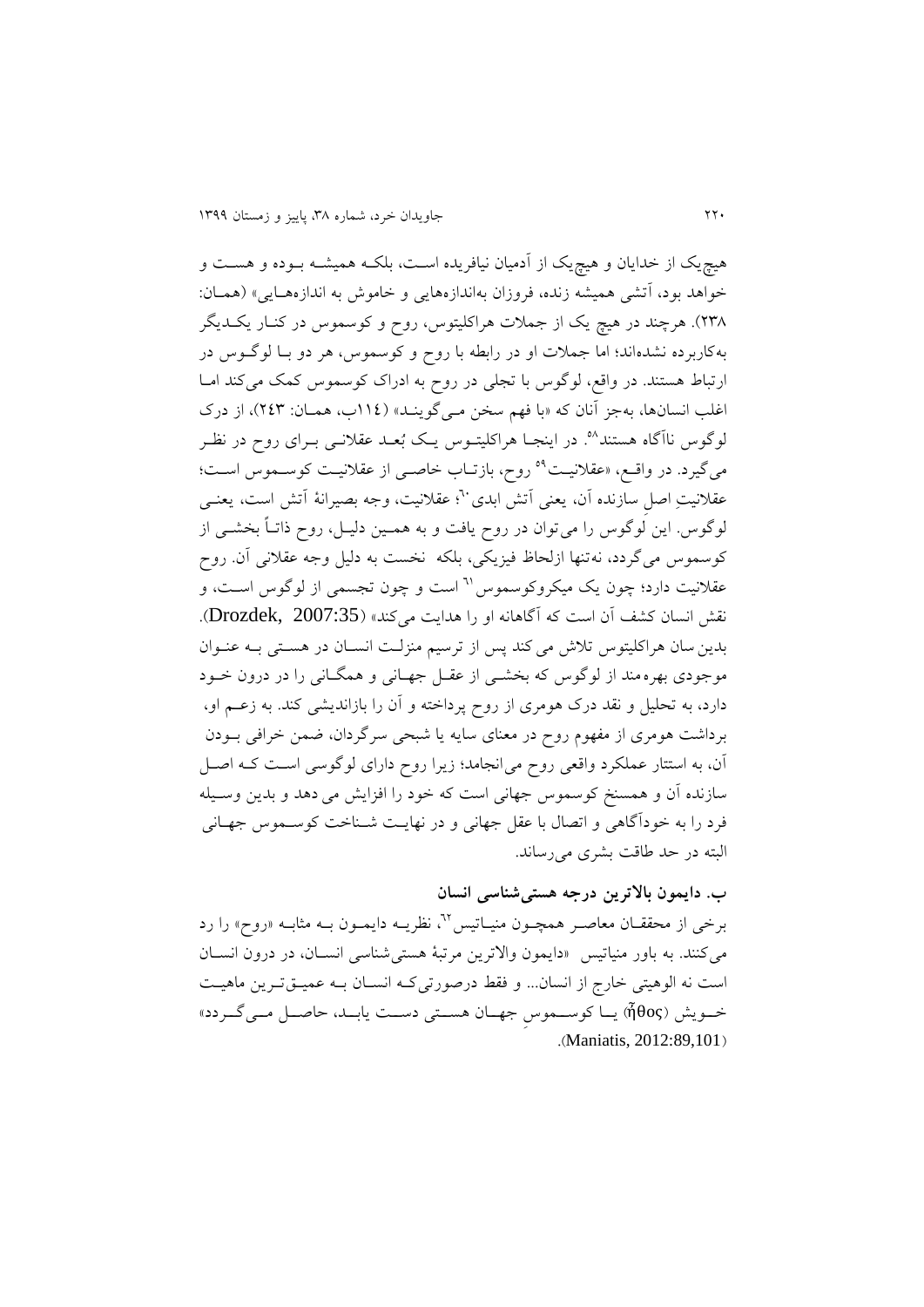منیاتیس برای اثبات نظریۀ خود به قطعه ۷۹ب استناد می کند؛ زیبرا هراکلیتبوس در ایس قطعه نیز از واژه »دايمون« (δαίμων =daimon )استفاده کرده است:

ἀνὴρ νήπιος ἤκουσε πρὸς δαίμονος ὅκωσπερ παῖς πρὸς ἀνδρός انسان در برابر [دايمون] نوزادي (νήπιος) ناميـده مـی شـود، همـانگونـه کـه کودک در برابر مرد )21ب، به نقل از خراسانی :9832 429(.

منیاتیس معتقد است، هراکلیتوس در قطعه ۷۹ ب، از سه مرتبه هستی شناسی انسـانی بر اساس سطح معرفتی نام میبرد: کودک، انسان بالغ (مرد) و دايمون. از نظر او، انسـان بالغ در برابر دايمون همانقدر جاهل است که يک کودک در برابر انسـان بـالغ ( :ibid 97). منیــاتیس بــا تأکیــد بــر اینکــه هراکلیتــوس در قطعــه ۷۹ ب از دو واژۀ کلیــدی δαίμονος و νήπιος استفاده نموده است، مهی گويـد: «در يونـان باسـتان واژۀ (Νήπιος=nḗpios (هم به معنای کودک و هم استعاره از جههل و نهاپختگی انديشهه است، هراکلیتوس در اينجا اين کلمه را در معنای استعاری آن بکار برده است تا شکا معرفتی و هستیشناسانه میان سه مرتبۀ هستی کهودک، انسهان بهالغ و دايمهون را نشهان دهد» (ibid: 98). بايد در نظر داشت که خواه دايمون را بهمثابه روح و خواه بـالاترين درجه هستی انسانی بپکيريم، در هر صورت، به نحوی تابع و زيرسهاختاری از لوگهوس هستند و از يک آبشخور منشأ میگیرند و در نظريات فوق، روح به تناسب انطبـاقش بـا نظم لوگوسی میتواند برحسب خشکی روحش از کودک تا مرحله انسان بالغ و يا حتی به مرحله دايمون ارتقاء يابد.

> **-8 .3 تفسیر قطعه 991 ب با تأکید بر مفهوم "اتوس" اتوس در معنای سرشت**

پیشتر بیان شد در ادبیات دوره آخايی، هزيود و تئوگنیس، واژۀ اتوس را در اشعار خود به معنای سرشتی فريبکارانه بهه کهاربرده بودنهد؛ امها بهه نظهر مهی رسهد هراکلیتهوس در قطعه991ب، قصد دارد عالوه بر ارائه تبیینی جديهد از سرشهت انسهانی، ههم برداشهت ی مکفی از ذات الهی ارائه دهد و هم از وجود نوعی فطرت الهی در سرشت يا شخصهیت انسانی خبر دهد. موضوعی که برخی محققان از جمله گلدارد نیز به آن معتقهد هسهتند. به باور گلدارد، »مسألهی اصلی، اينهمانی است که در اين جمله میان اتوس و دايمهون برقرار میشود... اين جملهی قصار میتواند دال بر اين باشد که ماهیت بشر بهمثابه يه کها، ذاتــاً الهــي اســت و انســـانهـــا برخــوردار از اتــوس الهــي واحــدی هســـتند»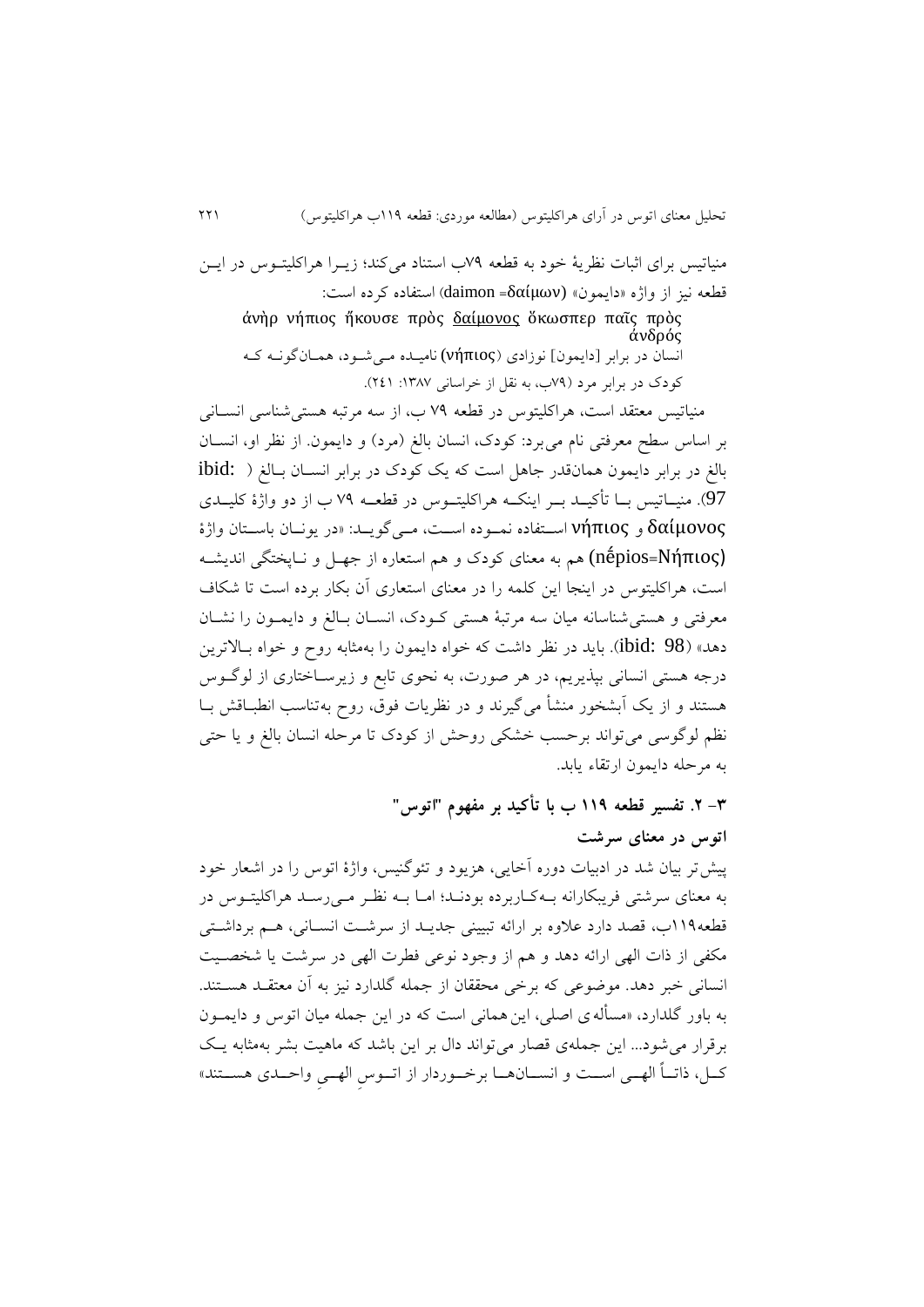)67 2000: Geldard). البته اين موضوع زمانی آشکارتر میگردد که قطعهه 991ب را در ارتباط با قطعات ديگر هراکليتوس، بهويژه قطعه ۷۸ ب که در آن نيز واژهی «اتــوس» به کار برده شده است، بررسی کنیم. در اين قطعه آمده است:

ἦθος γὰρ ἀνθρώπειον μὲν οὐκ ἔχει γνώμας, θεῖον [δὲ](http://philoctetes.free.fr/de.html) ἔχει. »طبیعتِ ἦθος= Ethos ]انسان ههیچ حکمتهی )γνώμη=gnṓmē (نهدارد امها سرشت الهی واجد حکمت است« )49 1991: ,Heraclitus).

برخی نظیر دارکوس معتقد هستند، «طبیعت انسان بهتنهایی هیچ هدف تعیین شـدهای ندارد؛ اما سرشت الهی دارای هدف است. بـه بیـانی دیگـر، طبیعـت انسـانی (اتـوس) بهخودیخود بمی معنی است؛ اما سرشت الهی دارای حکمت <sup>٦٣</sup> است. در اینجا هراکلیتههوس ήθος ἀνθρώπειον( سرشههت/ طبیعههت انسههان= anthropeion را در تقابل با θεῖον ήθος (سرشت الهی=theion ethos) قرار می دهـد.  $\theta$ εῖον ήθος ) طبیعت انسان فاقد حکمت است اما ذات الهی آن را داراست» ( Darcus, 1974: ) 400(. اگر همانند دارکوس بپکيريم که سرشت آدمی فاقد حکمت اسهت واژۀ حکمهت يا γνώμη (گنومه) چه مفهـومی را در به دارد کـه فقـط خداونـد واجـد آن اسـت و سرشت انسانی از آن محروم است؟ پاسخ ايهن پرسهش را در قطعهات زيهادی همچهون 903ب، 29 ب و 994 ب میتوان يافت. هراکلیتوس در قطعه 29 ب حکمهت را امهری حاکم بر هر چيز دانسته و می گويد: «[حکمت <sup>٢٤</sup>] يکچيـز اسـت، فهميـدن انديشــه (يــا قصدی) که بر همهچیز فرمانروا است» (٤١ب، به نقـل از خراسـانی، ١٣٨٧: ٢٣٨) و در قطعه ۱۱۲ ب، «درست انديشي را بزرگترين فضيلت» و حکمت را «موافـق بـا طبيعـت عمل کردن و هماهنگ بودن با آن» میدانـد (همـان: ٢٤٢). برمبنـای آرای هراکلیتـوس، میتوان حکمت را به عنوان بخشی جزئی و تحت انقیهاد از نظهام لوگهوسِ کوسموسهی دانست که متضمن تنظیم روابط انسانها با يکديگر، انسان با طبیعت و انسان با خهدايان است. اما هگونگی ارتباو میان اتوس انسان و حکمت همچنان الينحل باقی مهی مانهد و تا اینجا آشکار نمی شود که میان اتـوس انسـان و حکمـت چـه ارتبـاطی برقـرار اسـت. بنابراین برای فهم پیوند میان اتوس انسان و نیـروی مطلقــی کــه «فرمــانروای همــهچیــز است» لازم است مجدداً قطعه ۷۸ب بر مبنـای نظـرات هراکلیتـوس و محققـان بررسـی شود. همانطور که ديديم، در اين قطعه تفاوت سرشت الهی و انسانی در فقدان حکمهت است. به زعم دارکوس، «بشر هرگز نمی تواند يک اتوس همانند و منطبق با اتوس الههی داشته باشد؛ اما انسان اين توانايی را دارد که درجهای از حکمهت را کسهب کنهد؛ زيهرا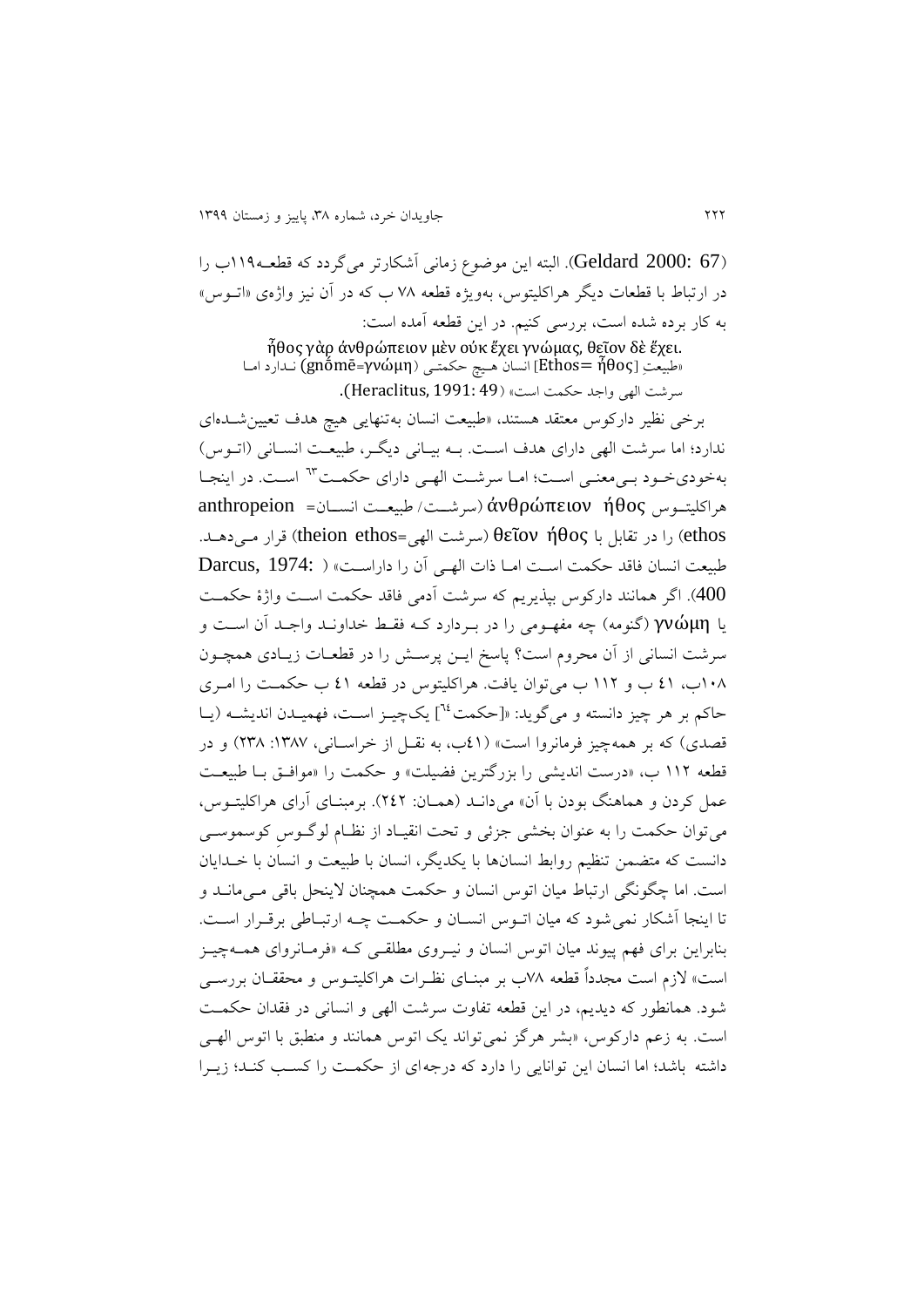انسان بارقهای از الوهیت را در خود دارد (دايمون او). ايـن دايمـون اسـت کـه توانـايی بالقوه ای در کسب حکمت دارد و وجـود دايمـون در انسـان شـرط لازم بـرای داشـتن حکمت است« )399 1974: ,Darcus). با توجه به فقرات هراکلیتوس درباره ارتبهاو میان اتوس و لوگوس و افزون بر تفسیر دارکوس، چنانچـه دایمـون را بـهعنـوان روح بپکيريم، میتوانیم رابطهی میان روح و حکمت و در نتیجه رابطه میان اتوس و حکمهت را در قطعه 993 نیز مشاهده کنیم:

αὔη ψυχὴ σοφωτάτη [κα](http://philoctetes.free.fr/kai.html)ὶ ἀρίστη

درخشندگی يک روح خشک خردمندانهترين و بهترين است<sup>10</sup>. . به باور هراکلیتوس، روح )ψυχή=psyche )میتواند هم خش و آتشین )ب ،993 نقل از خراسانی، 9832؛ 428( )σοφωτάτη ψυχ<sup>ὴ</sup> <sup>α</sup>ὔ<sup>η</sup> (و ههم تَهر باشهد ) B and 77 B 49,69 :1991 17, Heraclitus)، ولی طبق قطعه ١١٨ زمانی که «روح در خشـكتـرين يا گرمترين حالت خود قرار دارد، خردمندتر اسهت ... طبه قطعهه 23 زمهانی کهه روحِ انسان در گرمترين و خشك ترين حالت خود قرار دارد، بيشتر به طبيعت الهمى خـويش شباهت دارد» (Darcus, 1974: 405) همچنین وقتی روح خشک است دارای حکمت است، حکمتی، که بر همهچیز فرمانروا است (ب٤١) در اين حالت بيشتر به لوگوس يـا آتش جاويدان شباهت دارد؛ زيرا »آتهش جاويهدان ههم بهر همهه هیهز فرمهانروا اسهت « )43 1991: ,Heraclitus 64, B )و »بر همههیز فرود میآيد و همه را محکوم میکنهد و میگیرد« )45 :Ibid 66, B )و »همه هیز مبادله آتش است و آتش مبادله همههیز، ماننهد کاالها برای طال و طال برای کاالها« )55 :Ibid 90, B)، همچنین ههم در روح و ههم در آتش دگرگونیهايی وجود دارد: »در حال دگرگونی آرمیده است )آتهش اثیهری در تهن .انسان يا روح)» (٨٤ب، به نقل از خراسانی، ١٣٨٧: ٢٤١). .

برمبنای تحلیل مطالب مطروحهه ، از نظهر هراکلیتهوس ارتبهاو بهین اتهوس آدمهی و حکمت میتواند به دو شکل مطرح گـردد: شـکل ارتبـاطی نخسـت، زمـانی بـه تحقـق خواهد پیوست که روح آدمی توانسته باشـد بــه يــاری لوگــوس، نظــم حــاکم بــر روح خويش را حفظ کرده، آن را خشک نگه داشته و در نتيجـه بــه شــناخت قــانون کلــی و همگانی و کوسموس جهانی دست يابد. هرهه انطباق و هماهنگی انسهان بها طبیعهت و لوگوس کیهانی بیشتر باشد، انسان به درجه باالتری از فضهیلت نائهل مهی گهردد و ايهن فضیلت تاجایی امکان تحقق خواهد داشت که روح را تا بالاترین حد هستی انسانی، يـا سطح حداقلی دايمون در اين دنيا ارتقاء دهد. اما شکل ارتباطی دوم در صـورتی محقـق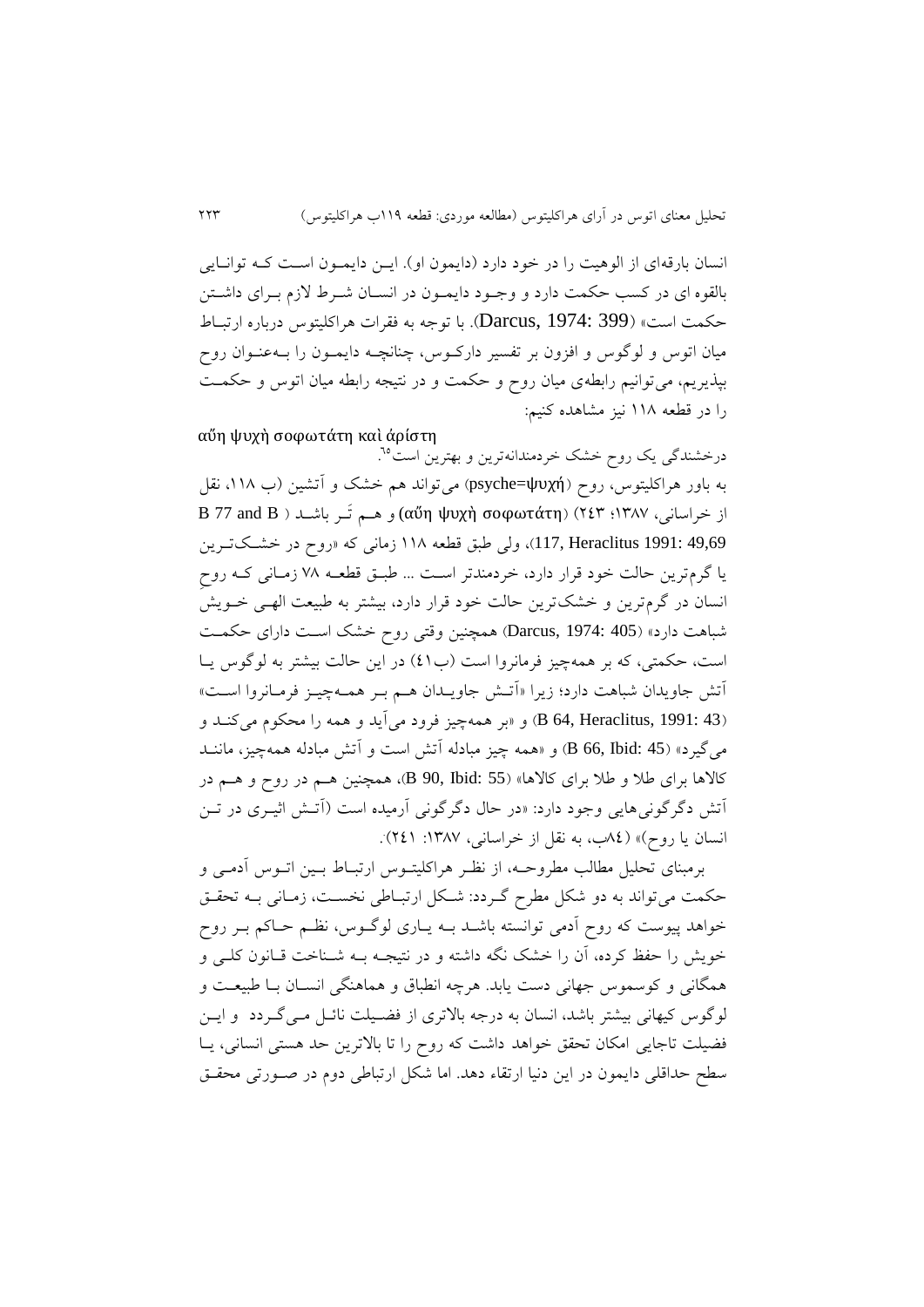خواهد گرديد که روح بهه شههوات و هواههای نفسهانی آلهوده و در نتیجهه تَهر شهود و خشکی خود را از دست دهد. در هنین زمانی است که روح از ماهیت راستین خهويش جدا گشته، نظم حاکم بر نفس را از دست داده، از خودشناسی غافل شهده و در نهايهت نه تنها به شناخت خويش نخواهد رسید، بلکه از لوگوس جهانی نیهز بهی بههره خواههد ماند و در اين هنگام است که می $\tilde{v}$ وان گفت، طبیعت آدمـی از هـیچ حکمتـی بهـرهمنــد نیست.

# **نتیجهگیری**

از بین جمالت هراکلیتوس دربهاره اتهوس، بهیش از همهه بها اسهتفاده از قطعهه 991ب میتوان به عقیده او در مورد اتوس دست يافت؛ اما برای فهم اين قطعه نیهز راههی جهز تحلیل دو اصطالح کلیدی آن، يعنی اتوس و دايمون نیست. در تحلیل اين دو کلمهه بهه اين نتيجه رسيديم که هراکليتوس در قطعه مـذکور، نسـبت بــه ادبيـات آخـايي، مفهــوم عمیقتری از «دايمون» مدنظر داشته است و نمی توان دايمون را بهعنوان الهه ی هـومری يا نیرويهی بیرونهی کهه در سرنوشهت انسهان دخیهل اسهت، در نظهر گرفهت. در واقهع، هراکلیتوس مفهومی هستیشناسانه برای دايمون در نظر داشته است و آن واالترين مرتبه هستیشناسی است که انسان میتوانهد بهه آن برسهد و بشهود، فقهط درصهورتی کهه بهه عمیقترین ماهیت خویش، يعنی اتوس يا کوسموس جهان هستی دست يابد. افزون بـر اين، در ادبیات دوره آخايی واژۀ اتوس در معنای سرشت انسانیِ فريبکهار بهه کهار رفتهه بود؛ اما به نظر میرسد هراکلیتوس در قطعه 991ب، قصد دارد عهالوه بهر ارائهه تبیینهی جديد از سرشت انسانی، هم برداشتی مکفی از ذات الههی ارائهه دههد و ههم از وجهود نوعی فطرت الهی در سرشت يا شخصیت انسانی خبر دهد. در اين قطعه میان اتهوس و دايمون نوعی اينهمانی برقرار میشود و میتواند دال بهر ايهن باشهد کهه ماهیهت بشهر بهمثابه يک کل، ذاتاً الهی است و انسانها برخوردار از اتوس الهی واحـدی هســتند. در نهايت اينکه، در تفکر هراکلیتوسی میان اتوس، دايمهون، حکمهت و لوگهوس رابطهه ای اجتنابناپذير وجود دارد. طبق نظر هراکليتوس، تفاوت سرشت الهی و انسانی در فقدان حکمت است. از منظر او آدمی هرگز نمی تواند اتوسی همانند و منطبق بـا اتـوس الهـی داشته باشد؛ اما اين توانايی را دارد که درجهای از حکمت را کسهب کنهد؛ زيهرا انسهان بارقهای از الوهیت را در خود دارد (دايمون او). اين دايمون است که توانايی بالقوه ای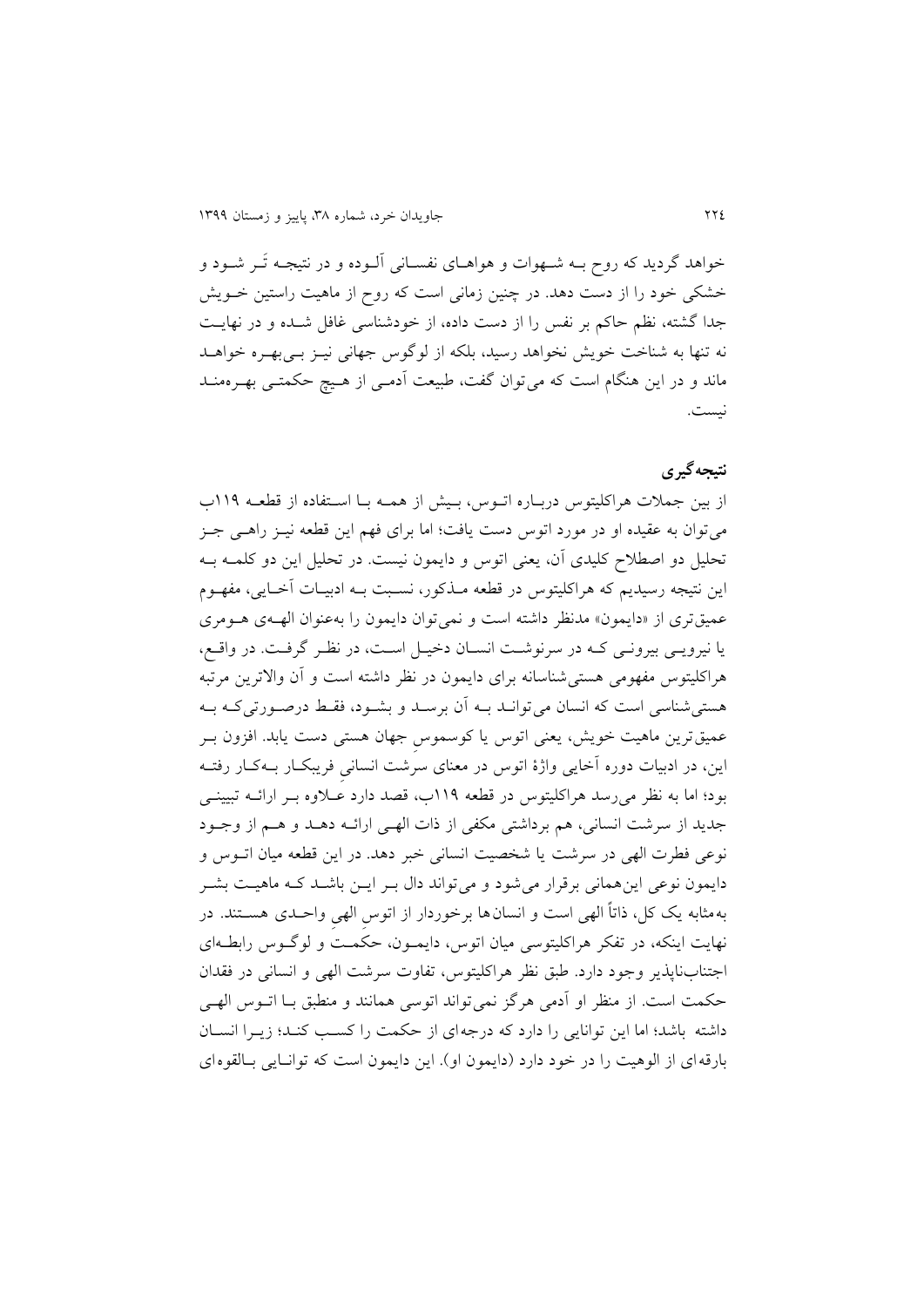در کسب حکمت دارد و وجود دايمون در انسان شرو الزم برای داشتن حکمت است. طبیعت انسانی نیروی تقویتکننده خود را فقط ازطریق فعالیت دایمون خویش به دست میآورد؛ اما اتوس الهی برای همیشه فراتر از دسترس انسان است. به باور هراکلیتهوس ، روح میتواند هم خشک و آتشین و هم تَر باشد ولی زمانی که روح در خشکترین یـا گرمترين حالت خود قرار دارد، خردمندتر است؛ زيرا بیشتر بهه طبیعهت الههی خهويش شباهت دارد. به عبـارت ديگـر، زمـاني كـه روح خشـك اسـت داراي حكمـت اسـت، حکمتی، که بر همهچیز فرمانروا است و در ايـن حالـت بیشـتر بـه لوگـوس يـا آتـش جاويدان شباهت دارد؛ زيرا آتش جاويدان هم بر همههیز فرمانروا است و بر همهه هیهز فرود میآيد و همه را محکوم میکند و میگیرد.

بنابراين به نظر می رسد می توان بين اتوس (سرشت انسانی) و دايمون (سرشت الهی) رابطهای با لوگوس به عنوان نظامِ کوسموسی فراگیرتر از عقل و حکمت انسانی برقرار کرد. بدين معنا که لوگوس در عالي ترين شکل خود به مثابه يک نظام به هر موجودی فراخور و متناسب با مرتبه هستی شناسی او، لوگوس (عقل و حکمت) خاصی إعطا نموده است. به همین طریق برای حیوان میتوان درجهای مادون از لوگوس (عقل و حکمت) اهدايی فرض کرد و به دلیل همین شأنیت حداقلی اتوس حیوان است که می توان خلق و خوی و عادات آن را از طریق آخور تنظیم کرد. برای آدمی هم به قدر فضیلت اکتسابی او، مراتبی از اتوس و لوگوس از مرحله حیوانی تا دايمون الهی متصور است. پس میتوان گفت که عقل و حکمت به عنوان بخشی جزئی و تحت انقیاد از نظام لوگوس است که متضمن تنظیم روابط انسانها با يکديگر، انسان با طبیعت و انسان با خدايان است. حتی خود خدايان نیز در ارتباو با انسان مجبور به تبعیت از اين نظام هستند. همانگونه که در آموزههای مسیحیت نیز مشهود است انسان در مرتبه انسانیت مادون خداوند است اما بواسطه موهبتی که به ذات انسان إعطا شده است، اين امکان برای او وجود دارد که در حد بشری به ساحت ربوبی عروج کند. لکا در نظام فکری هراکلیتوس سخنان او را میتوان اينگونه تفسیر کرد که علیرغم تفاوت فاحش مرتبه اتوس (سرشت انسانی) و دايمون (سرشت الهی) در تبعيت از عقل و خرد كه خود جزئی از نظام لوگوس است و فضیلت شمرده میشود، اين امکان وجود دارد که انسان به مرحله دايمون در حد دنیوی عروج نمايد؛ اما نیل به سرشت کامل الهی در دنیا منتفی است.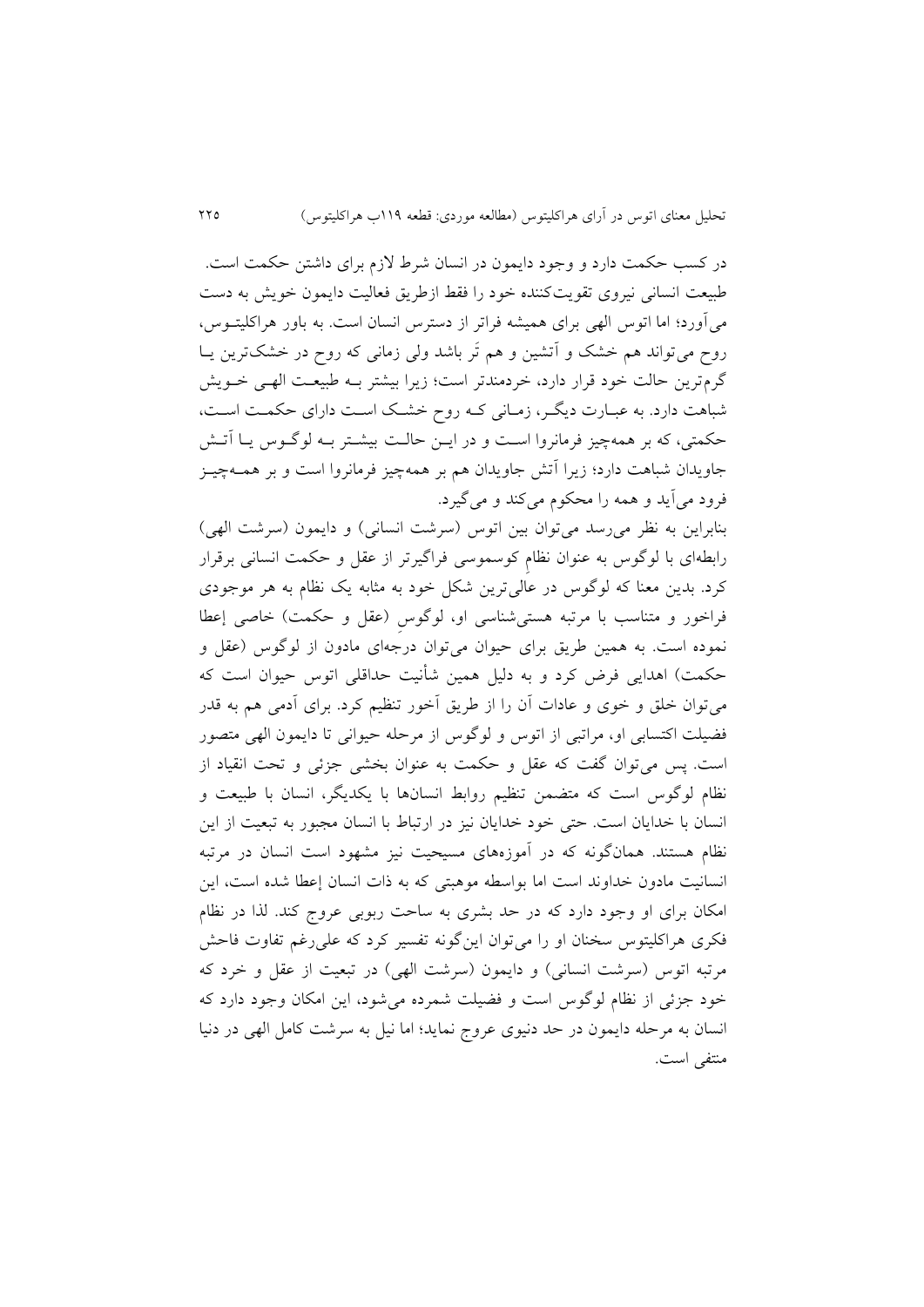## **پینوشتها**

.9 پارهازيوسِ افسوسی )Ephesus of Parrhasius )از نقاشان بزرگ يونانی قرن 2 پهیش از مهیالد است. .4 پرفسور جروم پولیت )Pollitt Jerome(، استاد برجسته باسهتان شناسهی کالسهی و تهاريخ هنهر است. او تاکنون هفت کتاب از جمله هنر *و تجربه در يونان کلاسيک، ديدگاه باستانی از هنـر يونـاني* و هنر در دوران هلنیستی منتشر کرده است. .8 گايوس پلینیوس دوم )Secundus Plinius Gaius)،( 48 - 21 میالدی( معرو به پلینی بزرگ (Pliny the Elder)، تاريخنويس رومي برجسته و مولف *دانشنامه تاريخ طبيعي* بوده است. 2. Aristides of Thebes ه. سـاموئل ب. مـالين (Samuel B. Mallin)، فيلسـوف معاصـر كانـادايی در زمينـه فلسـفه هنـر و پديدارشناسی.

- 2. Ethos
- v. Etho
- $\wedge$ . Be Accustomed
- 1. Hethos
- 90. Habit
- 99. Accustomed Seat
- 11. Accustomed Place
- 98. Haunts
- 92. Abodes
- 92. Nature
- 92. Character

۱۷. وِرْنِر يِگِر (Werner Jaeger)، فیلسوف و لغت شناس برجسته در حوزه کلاسیک در قرن بیستم میالدی.

### 93. Paideia

.91 صفت واژۀ اتوس يعنی )ἠθεῖον (,ἠθεῖ ,ἠθείη ētheios ,ἠθεῖος ,ἠθεῖε، به معنی »کسهی که در مکانی مشخص يافت میشود»، «ارجمند»، «قابل|عتماد» و يا «مفتخر» را میتوانیم در متنهای زير مشاهده نمايیم:

ايلیاد، سروده ششم؛ )پاريس خطاب به هکتور:( »ای برادر ارجمند ἠθεῖ( »))هومر، 9812 الف: 422(؛ سروده دهم، (منلاس خطاب آگاممنون)«ای کسی که تو را بـزرگ (ἠθεῖε) مـی دارم» (همـان: ٣٣٢)؛ سروده بيست و سوم، (آشيل خطاب به پاتروکل) اي پاتروکل [عزيزم] (ἠθείη) (همان: ۷۱۳). اوديسه،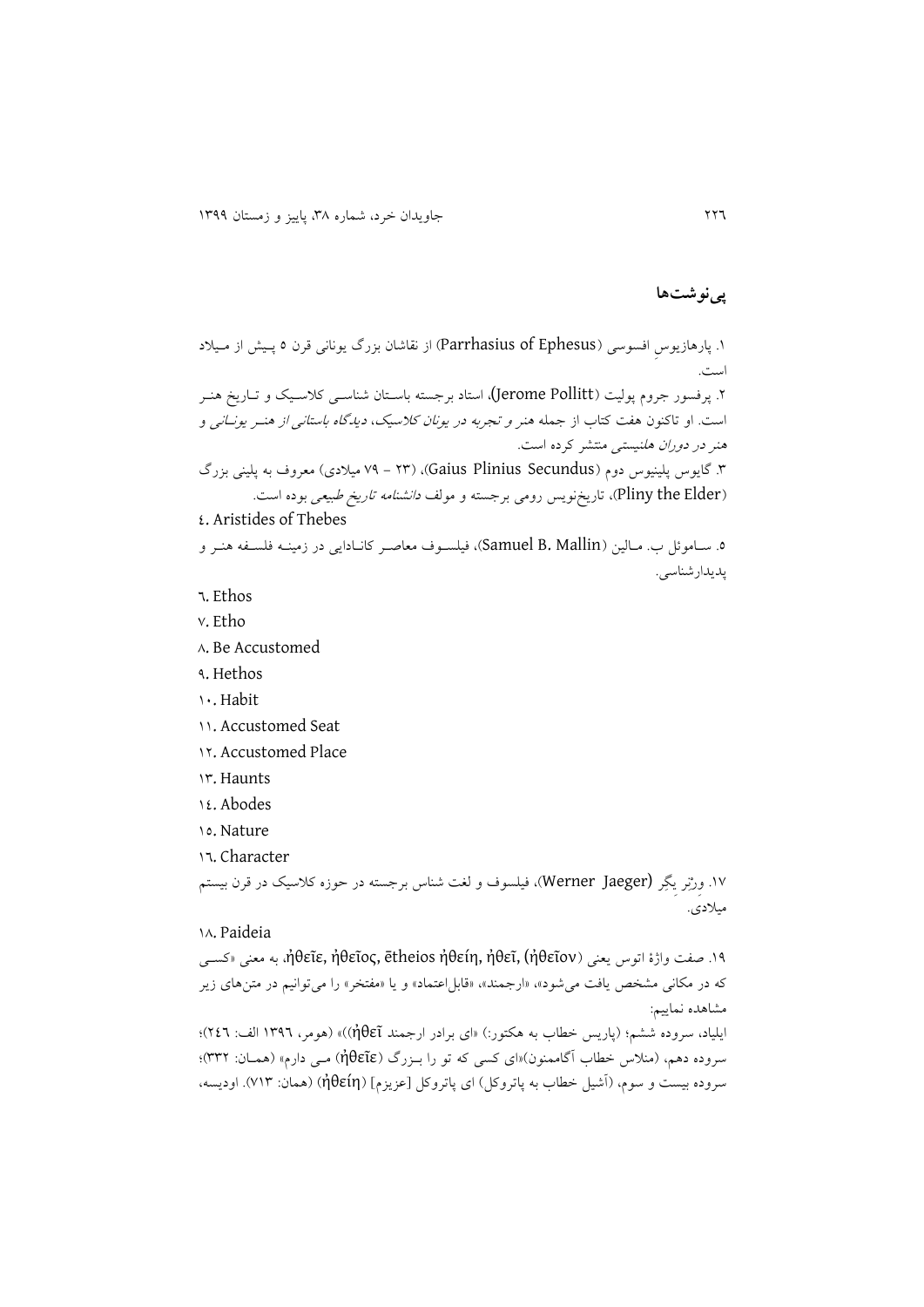سروده چهاردهم، (اومه خوکبان طبق عرف و با تمام احساس از اربابش، توصیفاتی برای اودیســه ارائــه می دهد:(»ديگر هرگز خداوندگاری بدان نرمخويی )ἠθεῖον )نخواهم يافت« )هومر، 9812 ب: 843(. .40 هارلز هامبرلین )Chamberlain Charles)، محق معاصر در زمینه مطالعات اخالقهی و علهوم بالغی. .41 استفان شمیدت ( Stefan W. Schmidt)، محقق و نویسنده معاصـر آلمـانی در زمینــه پديــدار شناسی و زيباشناسی. .44 مايکهل ههالوران )Halloran Michael Professor(، روانشهناس و جامعهه شهناس معاصهر استرالیایی و دانشیار دانشگاه لاتروب (La Trobe). 48. Ethnic Ethos 42. Nomos .42 پرفسهور پهل کهارتلج ) Cartledge Paul Professor)، اسهتاد و محقه برجسهته انگلیسهی در دانشگاه کمبريج است. وی تالیفات زيادی در حوزه تاريخ و فرهنگ يونان باستان دارد. .42 استفان تاد )Todd Stephen)، استاد و محق برجسته انگلیسی در دانشگاه منچستر است. او در حوزه تاريخ و باستان شناسی يونان باستان تالیفات زيادی دارد. .42 پل میله )Millett Paul )استاد و محق برجسته انگلیسی در دانشگاه کمبريج است. او در حهوزه تاريخ و فرهنگ يونان باستان فعاليت دارد. 43. *Olympian* 41. *Nemean* 80 . *On Nature* .89 البته در برگردان فارسی اين تناقضات کم تر مشاهده می شود و مترجمان در ايهن ترجمهه »خهوی آدمی دمون (سرنوشت) اوست» اتفاق نظر دارند (نـک بـه خراسـانی ۱۳۸۷: ۲٤۳؛ يگـر، ۱۳۹۳: ۲٥٦ و يگر، ١٣٩٢: ١٨٩. .84 شرلی دارکهوس سهولیان ) Sullivan Darcus Shirley (اسهتاد و محقه معاصهر انگلیسهی در دانشگاه تورنتو است. او در زمینه فلسفه پیشاسقراطی، تاريخ و ادبیات يونانی تألیفات بسیاری دارد. 88. ''Character is fate''. 82. Kirk 82. Raven 82. Fate rv. Destiny .83 ريچارد جی. گلدارد )Geldard .G Richard (اسهتاد و محقه برجسهته آمريکهايی در دانشهگاه نیويورک است. او در زمینه فلسفه پیشاسقراطی تألیفات بسیاری دارد.

81. Jones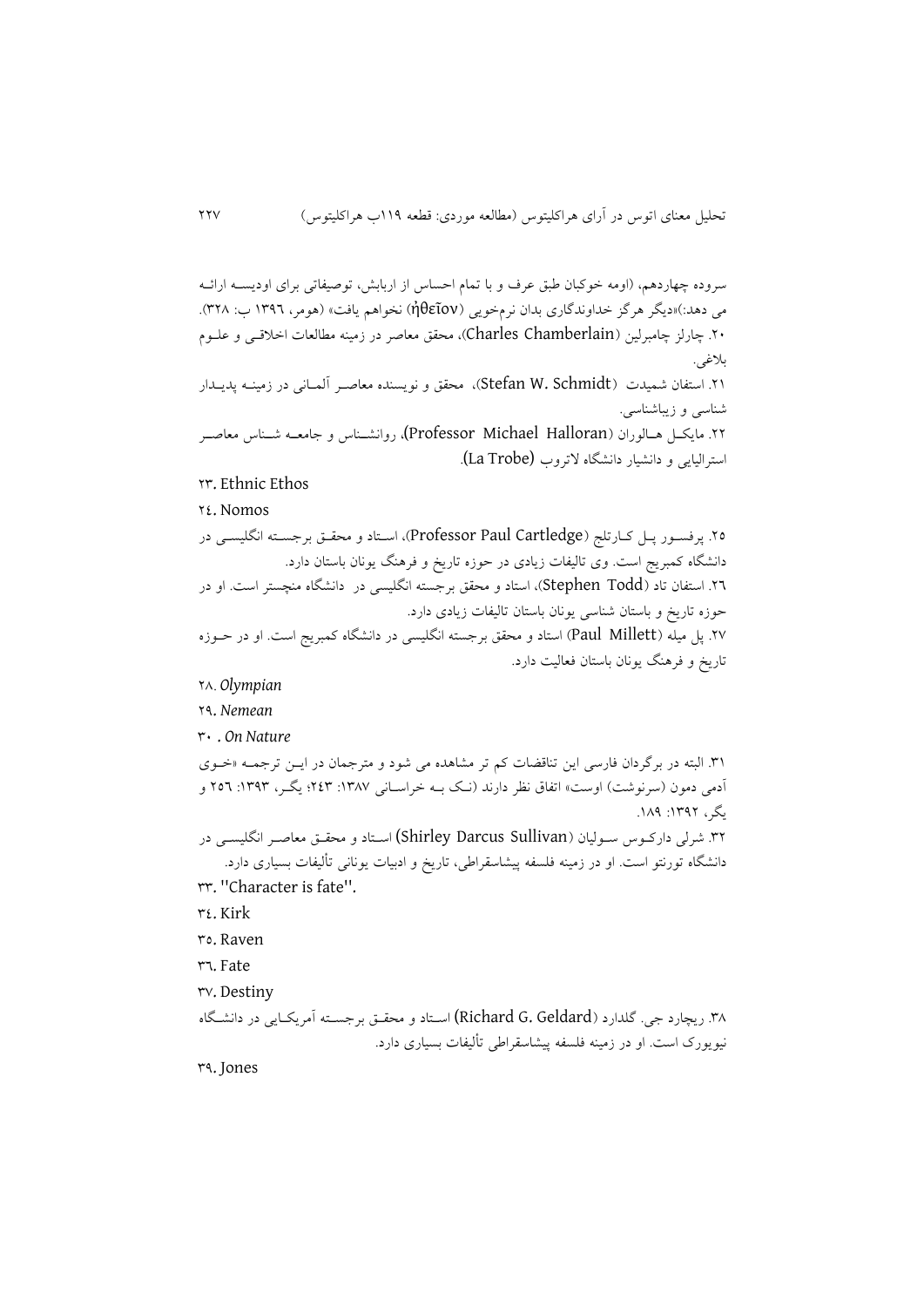#### 20. Freeman

#### 29. Burnet

.24 هارلز اچ. کاهن )Kahn .H Charles )استاد و محق معاصر فلسفه يونهان باسهتان در دانشهگاه پنسیلوانیا آمريکا است.

٤٣. نک به *ايلياد سرو*ده اول بيت ١٢٢، *اوديسه* سروده سوم، بيت ٢٧.

- $22.$  Theos
- 22. Eudaimon
- 22. Kakodaimon
- 22. Sanskrit
- 23. Samsara
- 21. Cycle Of Life
- 20. Kri
- 29. Action
- 24. Atreus
- or. Thebes

.22 جان مايکل ريست )Rist Michael John)، محق و نويسنده معاصر انگلیسی در زمینه فلسفه و اديان است.

- 00. Psyche
- 22. physis
- 22. Cosmos

.23 هراکلیتوس در قطعه 9 ب و قطعه ،28 اين انسان ها را همچون خوابزدگانی می داند که »فراموش می کنند در بیداری چه می کنند، درست همانگونه که در خواب فراموش می کننـد» (خراسـانی ۱۳۸۷: 482 و 420(. يا جمالت ديگر در توصیف آن ها نوشته است: »مردمانی که نه شهنیدن مهی داننهد و نهه سخن گفتن« )همان: 482(. »می شنوند و نمی فهمند، پس مانند کرانند. اين مثل شاهد حال آنان اسهت: حاضر و غايب« )82ب، به نقل از همان: 483(.

### 21. Rationality

- 20. Everliving Fire
- 29. Microcosm

٦٢. يورگو مينياتس (Yiorgo Maniatis)، استاد و محقق يونانی در زمينه فلسفه غـرب کـه مقـالات زيادی در حوزه فلسفه پیشاسقراطی تألیف کرده است. ٦٣. يگر اين واژه را به عنوان حکمت در نظر گرفته است (يگر، ١٣٩٢: ٢١٠). کرک و ريون، گنومـاس )gnomas )را به »قضاوت حقیقی« ترجمه کردهاند؛ درحالیکه جونز »حکمت« را ترجی داده است که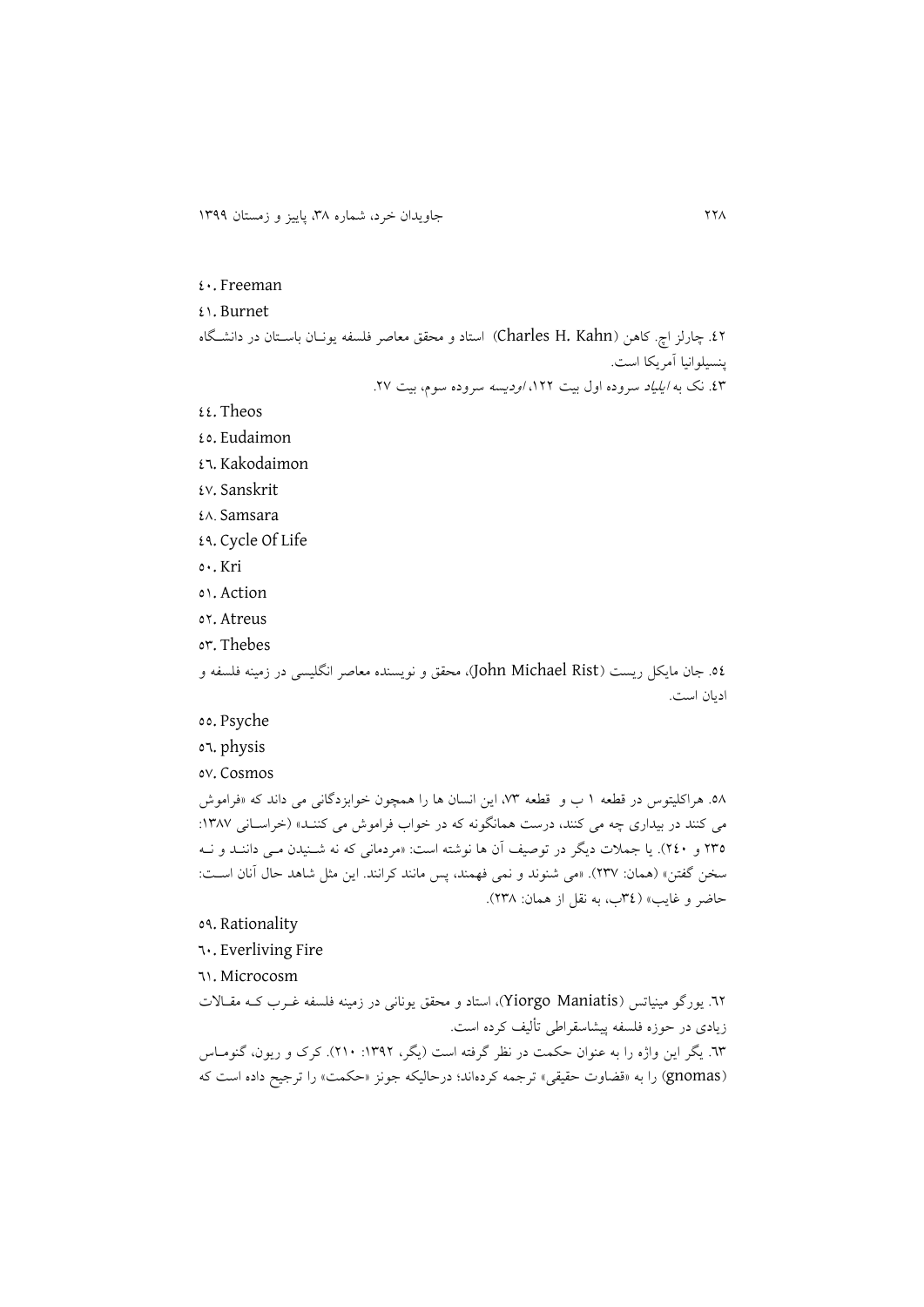بهنظر میرسد نسبت به آنچه اين پاره منظور میکرده است، دارای سهط پهايین تهری از ادراک فکهری باشد. اگر معرفت يا »حکمت« الهی همان قضاوت حقیقی باشد، میتوان گفت که هراکلیتوس بها تأيیهد محدوديتهای شناخت بشری در مقايسه با معرفت الوهی، سلسلهمراتبی از قضاوت و خهرد در جههان بنا میگکارد. در اين وضعیت محدود بشری ما بايستی با نشانهها پیش برويم و برای غهافلگیر شهدن از جانب قلمروی مخفی اتوس الهی آماده باشیم. هراکلیتوس به ما میگويد که برای بدل شدن به بخشهی از لوگوس بايستی از نیروی بینش الوهی برخوردار شويم )69 2000: ,Geldard). .<br>22. خراسانی، واژه wisdom را معادل کلمه «دانایی» گرفته است (خراسانی، ۱۳۸۷: ۲۳۹). .22 خراسانی اين جمله را اين گونه ترجمه نموده است: »روح خش خردمندانه ترين و بهترين است« )ب ،993 نقل از خراسانی، 9832؛ 428(. Kahn در ترجمه انگلیسی اين قطعه آورده اسهت: » dry A همچنههین .(Kahn, 2001: 77( »gleam of light is the wisest and best soul Finkelberg در اين جمله را بدين شكل به انگليسي ترجمه نموده است: Dry radiance: a soul .(Finkelberg, 2011: 117) «is wisest

**منابع** - ارسطو، خطابه، ترجمه اسماعیل سعادت، تهران، هرمس، .9814 - خراسانی، شر الدين، نخستین فیلسوفان يونان، تهران، مرکز، .9832 - هزيود و هومر، کارها و روزها، تبارنامه خدايان و نبرد غوکها و موشها، ترجمه ابراهیم اقلیدی، تهران، مرکز، .9833 - هزيود، تئوگونی، ترجمه فريده فرنودفر، تهران، انتشارات دانشگاه تهران، .9832 - هومر، ايلیاد، ترجمه سعید نفیسی، تهران، پارمیس، 9812 الف. - هومر، اوديسه، ترجمه سعید نفیسی، تهران، پارمیس، 9812 ب. - يگر، ورنر، پايديا، ترجمه محمد حسن لطفی، ج 9 و،8 تهران، انتشارات خوارزمی، .9818 - يگر، ورنر، الهیات نخستین فیلسوفان يونان، ترجمه فريده فرنود فر، تهران، حکمت، .9814 -هايدگر، مارتین، هستی و زمان، ترجمه سیاوش جمادی، تهران، ققنوس، .9831

- Cartledge, Paul, Millett, Paul, Todd, Stephen, *Nomos: Essays in Athenian Law, Politics and Society*, Cambridge: Cambridge University Press, 1990.
- Cornford, F. M. *From Religion to Philosophy*, New York: Harper and Brothers, 1957.
- Chamberlain,Charles, Haunts to character, *Helios 11,* No.2, pp 97- 179, 1984.
- -Curd, Patricia, a New Empedocles? Implications Of The Strasburg Fragments For Pre-Socratic Philosophy, *Proceedings of the Boston*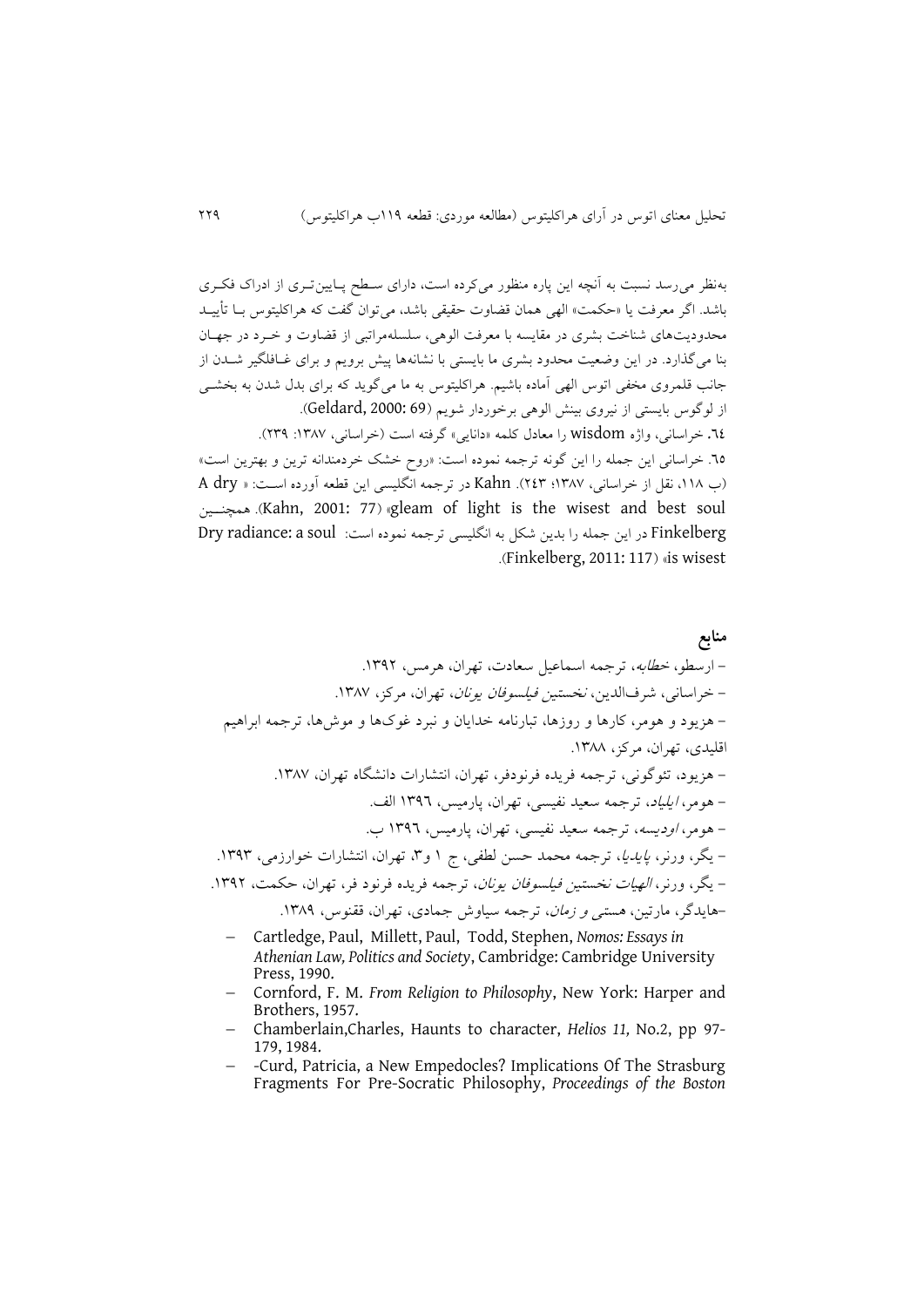*Area Colloquium in Ancient Philosophy*, Volume 17, ed. by John J. Cleary & Gary M. Gurtler, pp27-55, 2002.

- Darcus, Shirley, "Daimon" as a Force Shaping "Ethos" in Heraclitus, *Phoenix* 28, No. 4 pp.390-407, 1974.
- Drozdek, Adam, *Greek philosophers as theologians: the divine arche*, England: Ashgate, 2007.
- -Finkelberg, Aryeh, *Heraclitus and Thales' Conceptual Scheme: A Historical Study*, Leiden: Brill, 2011.
- Frobish, Todd, An Origin of a Theory: A Comparison of Ethos in the Homeric Iliad with that Found in Aristotle'sRhetoric, *Rhetoric Review*, Vol. 22, No. 1, pp. 16–30, 1982.
- Geldard, Richard G., *Remembering Heraclitus*, United States of America: Lindisfarne Books, 2000.
- Halloran, Michael, Aristotle's Concept of Ethos, or If Not His Somebody Else's, *Rhetoric Review*, Vol. 1, No. 1, pp. 58-63, 1982.
- Havelock, Eric A., *Preface to Plato*, Massachusetts: Harvard University Press, 1963.
- -Heraclitus, *Heraclitus: fragments,* Trans*.* by T.M. Robinson, Canada: University of Toronto press, 1991.
- Kahn, Charles. H., *The art and thought of Heraclitus*, Cambridge university press, 1979.
- Kirk, G.S., Raven, J.E., *The Presocratic Philosophers,* Cambridge university press, 1984.
- Peters, F. E. *Greek Philosophical Terms: A Historical Lexicon*, NY: New York University press, 1967.
- Mallin, S. B. *Art Line Thought,* London: Kluwer Academic Publishers, 1996.
- Maniatis, Yiorgo N., Δαίμων In Heraclitus: God, Destiny, Or Man's Highest Degree, *Review Journal of Political Philosophy* (9), pp87-105, 2007.
- Nagy, Gregory, *Greek Mythology and Poetics*, Cornell University Press, 1996.
- Peters, F. E. (1967),*Greek Philosophical Terms: A Historical Lexicon*, NY: New York University press
- Pindar, *The Complete Odes*, trans. By Stephen Instone and Anthony Verity, Oxford University press, 2007.
- Pollitt, J. J., *Art and Experience in Classical Greece*. Cambridge, 1972.
- Pollitt, J. J., *The Ancient View of Greek Art*. New Haven, 1974.
- Rist, John M., *Human value: a study in ancient philosophical ethics*, Leiden: Brill, 1982.
- Robb, Kevin, Psyche" And "Logos" In the Fragments of Heraclitus: The Origins of the Concept of Soul, *the Monist*, Vol. 69, No. 3, pp. 315-351, 1986.
- Sandywell, Barry, *The Beginnings of European Theorizing: Reflexivity in the Archaic Age*, volume 2, USA: Routledge, 2003.